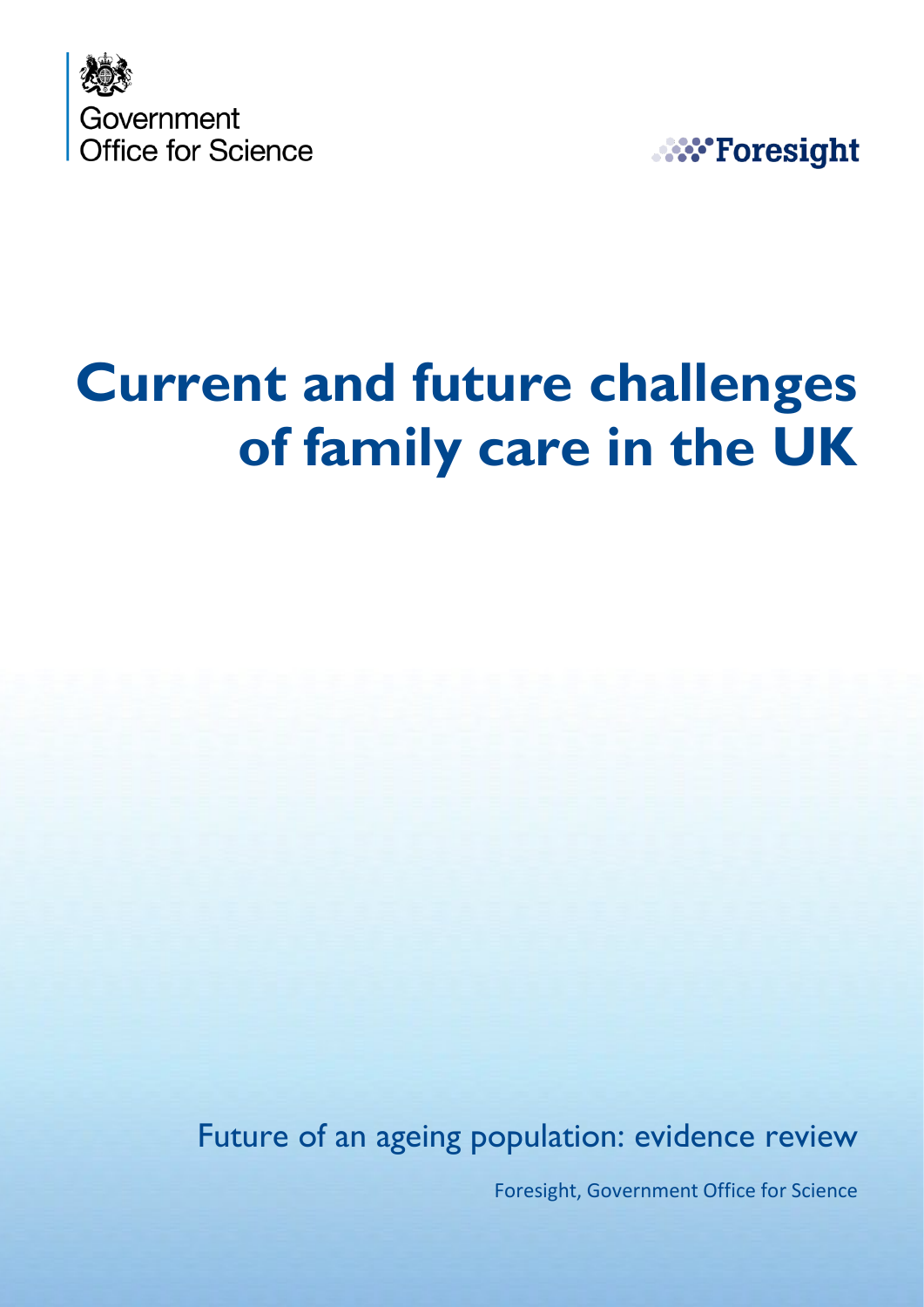## **Current and future challenges of family care in the UK**

#### **Andreas Hoff**

#### **Zittau/Goerlitz University of Applied Sciences**

March 2015

This review has been commissioned as part of the UK government's Foresight Future of an Ageing Population project. The views expressed do not represent policy of any government or organisation.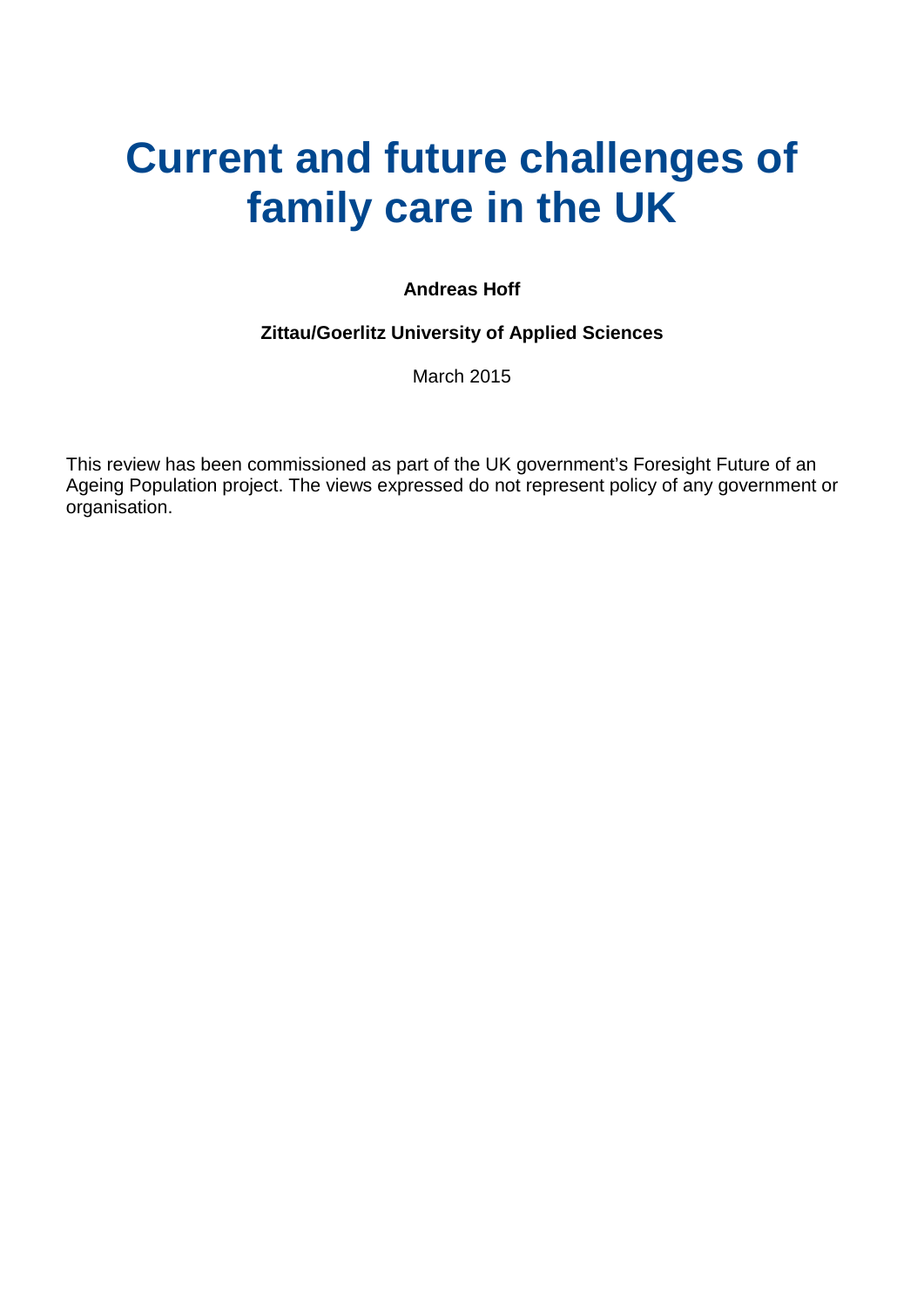## **Contents**

| 3. Changing family values, family formation and intergenerational family relations14 |  |
|--------------------------------------------------------------------------------------|--|
|                                                                                      |  |
|                                                                                      |  |
|                                                                                      |  |
|                                                                                      |  |
|                                                                                      |  |
|                                                                                      |  |
| 4.1.2 Intergenerational caregiving II: Grandparents as childcare providers19         |  |
|                                                                                      |  |
|                                                                                      |  |
|                                                                                      |  |
|                                                                                      |  |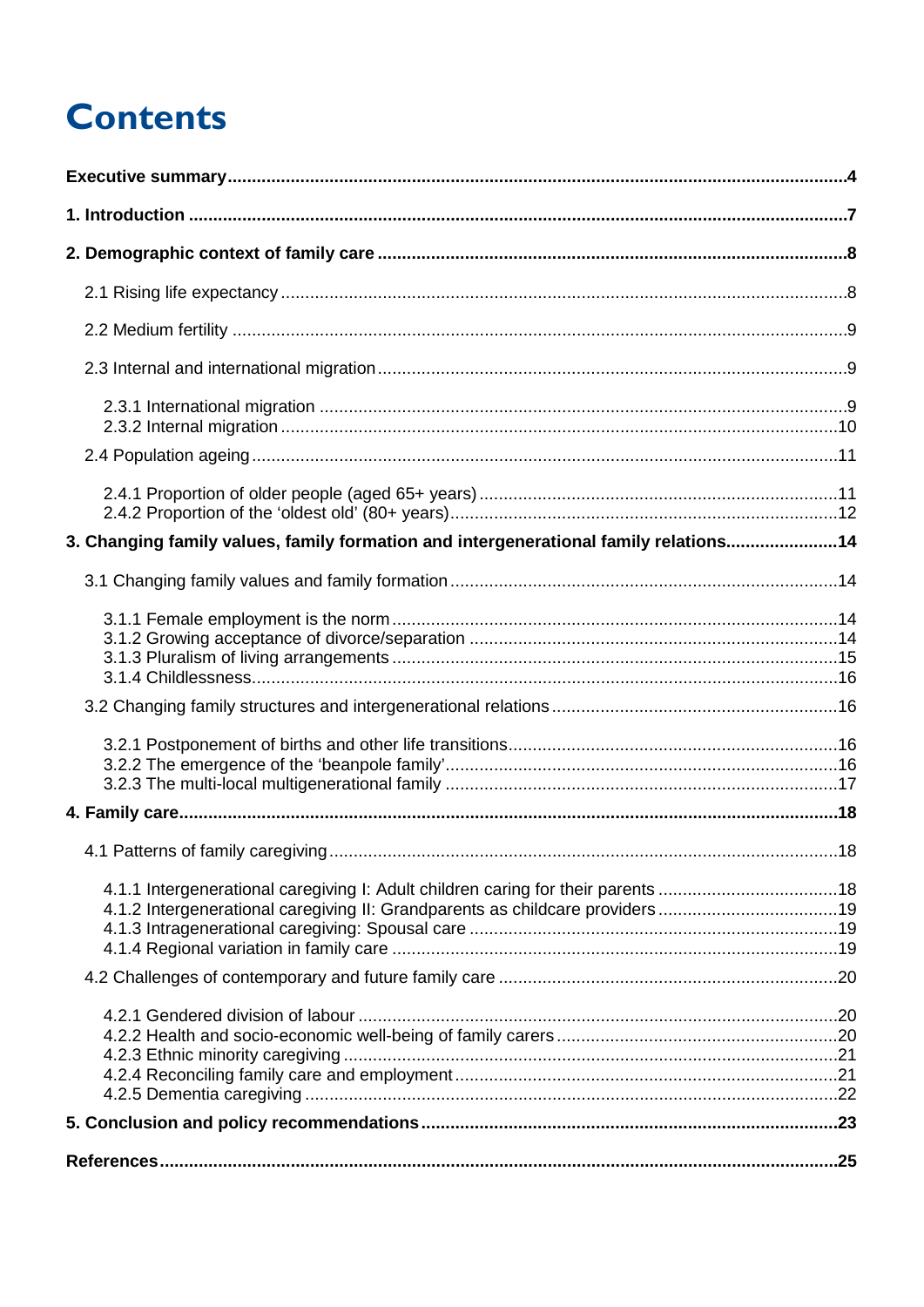## <span id="page-3-0"></span>**Executive summary**

Population ageing challenges the ways in which family care to older people is provided.

### **Demographic context of family care**

**Population ageing:** The British population is ageing. Between the census in 2001 and that in 2011 the number of older people (65+ years) in England and Wales increased from 8.3 to 9.2 million, or 16% of the population, which is projected to increase to 21% by 2030 and 23% by 2040. However, the UK is experiencing moderate population ageing compared to its European neighbours. A major challenge for the UK is regional variation – one-tenth of the London population is aged 65+ years, but the proportion in Cumbria, Devon, Dorset, Lincolnshire and Somerset is more than twice as much.

**The fastest growing age group:** The 'oldest old' (80+ years), who have a substantial risk of requiring long-term care, are the fastest growing age group in the UK. Their numbers increased by 250,000 to 1.25 million in England and Wales between 2001 and 2011. Two-thirds of the 'oldest old' are women, but the proportion of men in this age group has grown faster than that of women over the past decade. The proportion of the 'oldest old' is projected to double between 2000 and 2040, from 3.9 to 7.7%.

**The drivers of demographic change:** Population ageing in the UK is caused by a combination of rising longevity and medium fertility. Immigration, although substantial, is insufficient to counterbalance the effect of population ageing but is essential for maintaining the care workforce in the UK health and social care sectors, particularly in the South East of England.

### **Changing family values, family formation and intergenerational family relations**

Normative assumptions about female employment, marriage/divorce and family formation changed within a generation, which has repercussions on intergenerational family relations and the family's caregiving capacity.

**Female employment is the norm:** Two-thirds of British women are employed, mainly as a result of increasing female tertiary education, and encouraged by employment-oriented family policies in combination with rising housing costs. There is, however, variation in female labour market participation depending on ethnic background.

**Plurality of family forms:** Parenthood is increasingly detached from marriage, and divorce is more acceptable throughout the life course, resulting in a plurality of family forms. Although divorce at advanced ages is more common than before, the majority of older people still live as married couples.

**Childlessness:** The majority of British older people have children and grandchildren, but childlessness is increasing. Pathways leading into childlessness vary, but postponed lifetime transitions as well as tertiary education play an important role.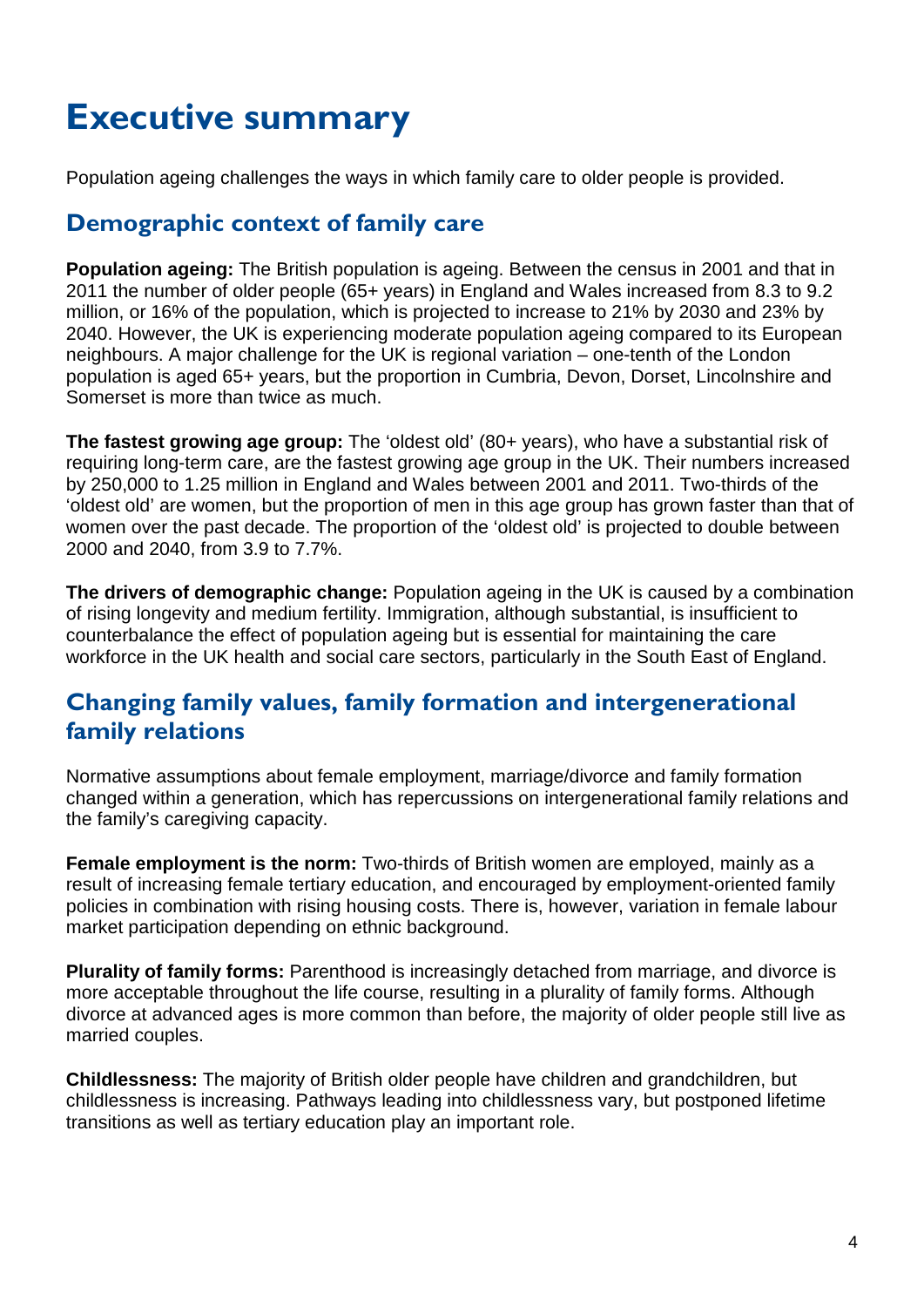**Changing intergenerational family relations:** Increasing longevity and lower fertility than in past generations result in intergenerational family structures characterised by more vertical than horizontal linkages. Older Britons nowadays spend more years with grandchildren than they spent with their own young children. However, intergenerational relationships are increasingly lived across a geographical distance, which has implications for the nature of intergenerational interaction as well as that of family care.

### **Intergenerational or spousal care?**

The 'oldest old' are predominantly cared for by their children, whereas married older people predominantly receive spousal care.

**Intergenerational family care:** Although the number of men involved in family care is increasing, intergenerational care is still predominantly a female preoccupation. When sons provide care for their parents, they are often the only child. But daughters remain the most important source of support for older people aged 75+ years. Intergenerational family care is more common in the rural areas of North and South Wales, and parts of North West, North East and East England.

**Spousal care:** Spouses are the most important support source for married older people in need of care. Spouses are the fastest growing group of informal care providers. Despite growing numbers of older men providing spousal care it is still predominantly provided by women. In future, spousal care is likely to become more important than it is at present.

**Grandchild care:** Grandparental childcare on an occasional basis is an important back-up solution for parents with small children in the UK. Mothers from socio-economically disadvantaged backgrounds, particularly lone parents, rely on regular childcare provision by grandparents in order to facilitate employment. Grandfathers play a more active role in childcare provision than before but grandmothers continue to play the central role. As the frequency of divorces/separations increases, there are more step-grandparents, but step-grandparents are only rarely involved in childcare provision.

### **Challenges of family care**

**Gendered caregiving:** Although caregiving is still predominantly a female occupation, there is growing evidence of a greater role played by men in caregiving. But, despite increasing care provision by sons and husbands, daughters and wives continue to provide more care. Likewise, grandfathers are increasingly involved in childcare provision but not to the same extent as grandmothers.

**Health and well-being of caregivers:** Informal carers are 2.5 times more likely to experience psychological distress than non-carers, and working carers are two to three times more likely to suffer poor health than those without caregiving responsibilities.

**Ethnic minority caregiving:** There are about 130,000 family carers from ethnic minority backgrounds providing care for a minimum of 20 hours per week in England and Wales. Whereas intergenerational care is predominantly delivered by women, men are mainly involved in spousal care. Family carers from ethnic minorities are less likely to access health care or social services, which is a result of lack of awareness in combination with perceived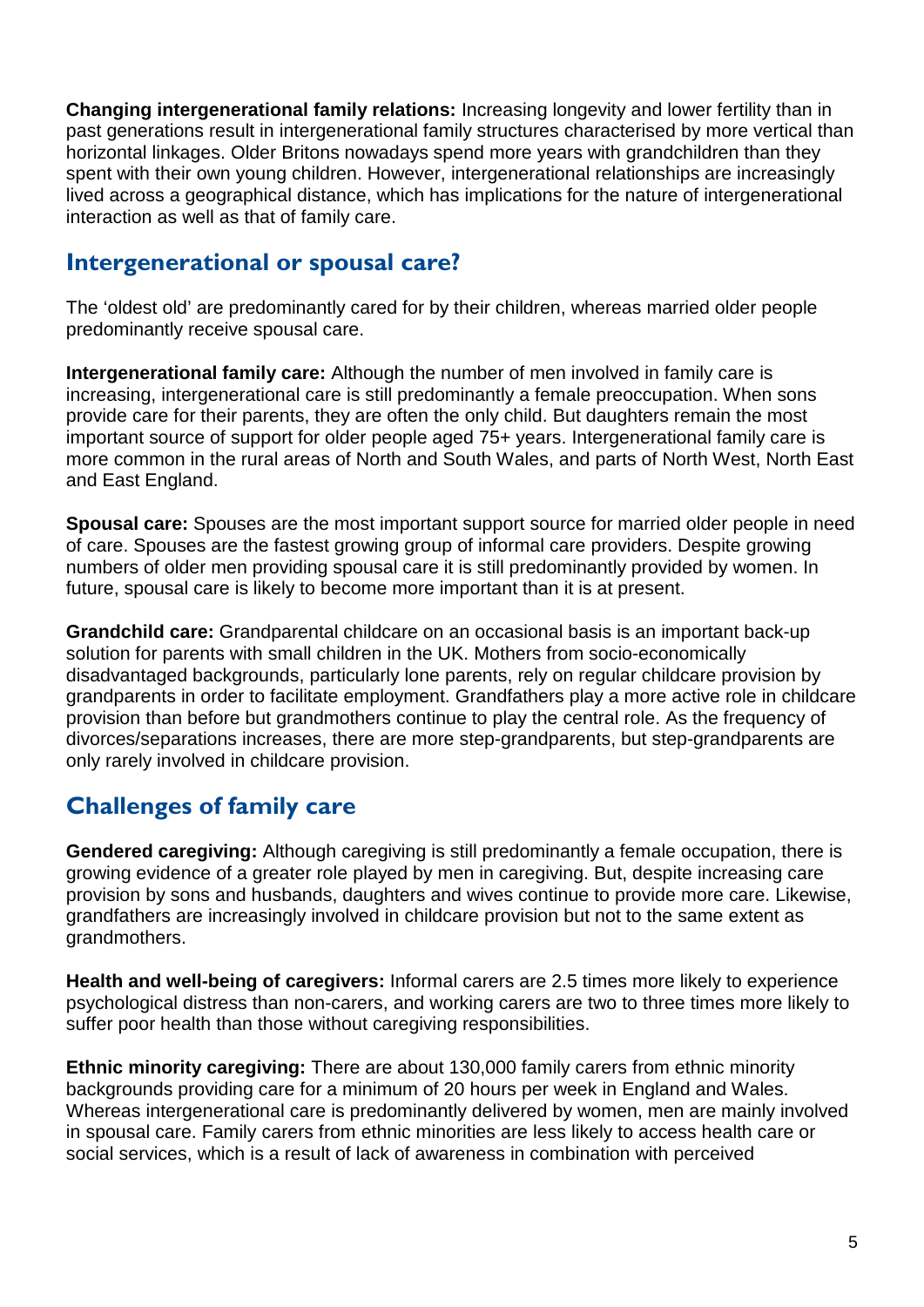personal/family responsibility, experiences of stigmatisation and past negative experiences with health and social care services, particularly in the case of dementia.

**Regional variation in caregiving:** Family care is more often provided in the rural areas of North and South Wales, and in parts of North West, North East and East England, as well as in socio-economically deprived areas, which is a reflection of both greater need and greater availability of informal caregivers. Family care provided by ethnic minority carers is more common in the urban areas of Greater London and the West Midlands.

**Working carers:** Working carers are typically aged 52–64 years. Difficulties experienced by working carers include lack of time, restricted opening hours, excessive stress and resulting health problems, family conflicts, work-related conflicts and financial pressures. Reconciling employment and caregiving commitments is generally easier in the public than in the private sector, as well as in larger companies than in SMEs. Working carers stress the importance of their managers being approachable, flexible and sympathetic – but they also demand more legal rights, such as paid care leave, flexible working hours, flexible opening hours, respite care and use of day-care centres.

**Dementia care:** One of the greatest challenges of family care is caregiving for someone suffering from dementia. As the illness progresses the caregiving burden grows, and the relationship with the care recipient becomes increasingly strained, often resulting in communication problems and conflicts. Social isolation follows. Eventually, many dementia carers need professional help from care services and rely on them to an increasing extent. The annual costs of dementia in the UK amount to £26.3 billion in care costs, of which £12.4 billion are met by informal carers. Numbers of dementia patients have been projected to double from currently 800,000 to more than 1.7 million by mid-century (although recent evidence suggests that the increase may be smaller due to reduced risk factors).

### **Policy implications**

**Combining paid work and unpaid care:** A successful reconciliation of employment and caregiving for both sexes is a precondition for securing future family caregiving. Flexible working hours and home–office solutions are the most successful means of combining paid work and unpaid care at present. Legal entitlement to care leave and paid care leave for a limited period of time would enable future working carers to continue caregiving while contributing to economic growth.

**Regional care networks:** Future family care provision in remote rural areas can be effectively supported by regional care networks linking the various players in home, social and health care, which could be supplemented through assistive technologies.

**Culturally sensitive care:** The specific needs of ethnic minority caregivers and care recipients need to be considered by services supporting family carers. Greater efforts are needed to raise the awareness of ethnic minority carers about their entitlements and services available to them.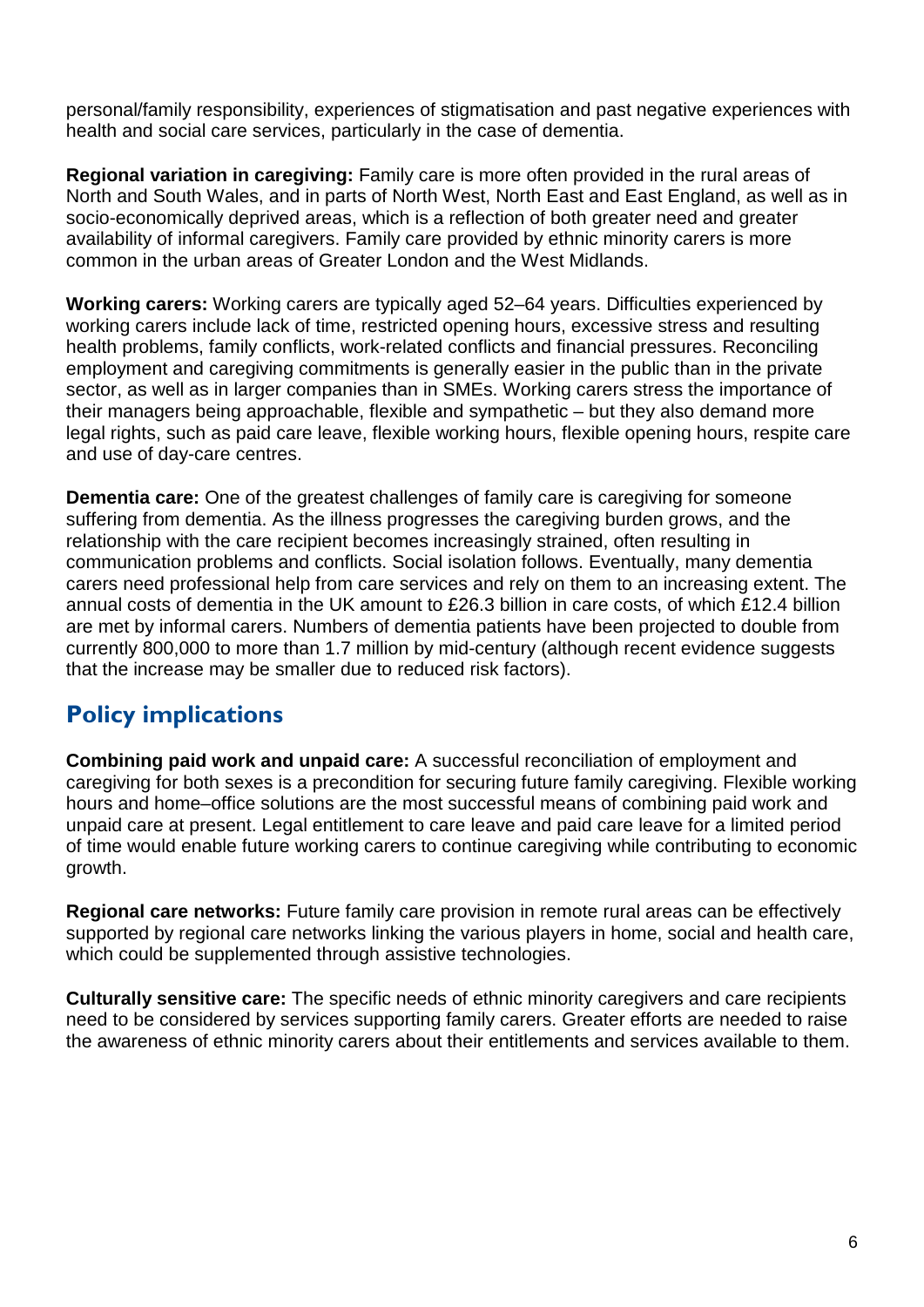## <span id="page-6-0"></span>**1. Introduction**

Population ageing challenges the ways in which family care is provided to older people. At times of growing need, due to rising numbers of people in their 80s, 90s and 100s requiring long-term care, the supply of family carers decreases, due to a combination of reduced fertility and changing family values concerning female employment and family formation. The economic value of care provided by the 5.8 million informal carers in England and Wales (Office for National Statistics, 2013a) exceeds that provided by the formal care sector by several times (Fernández and Forder, 2010). The average lifetime expenses for social care faced by people aged 65 years and over exceed £30,000 (Comas-Herrera and Wittenberg, 2009; Fernández and Forder, 2010). Long-term care provision expenses have increased since 2000 and are projected to continue rising in the future (Wanless *et al*., 2006; Fernández and Forder, 2010; Curtis, 2014).

Section 2 considers the demographic trends causing the need for long-term care, as well as those reducing the availability of family carers. Section 3 focuses on changing family values and their implications for family formation and intergenerational family relations, before implications for current and future family care provision are discussed in Section 4. The Evidence Review concludes with some policy recommendations on how to support family care more effectively.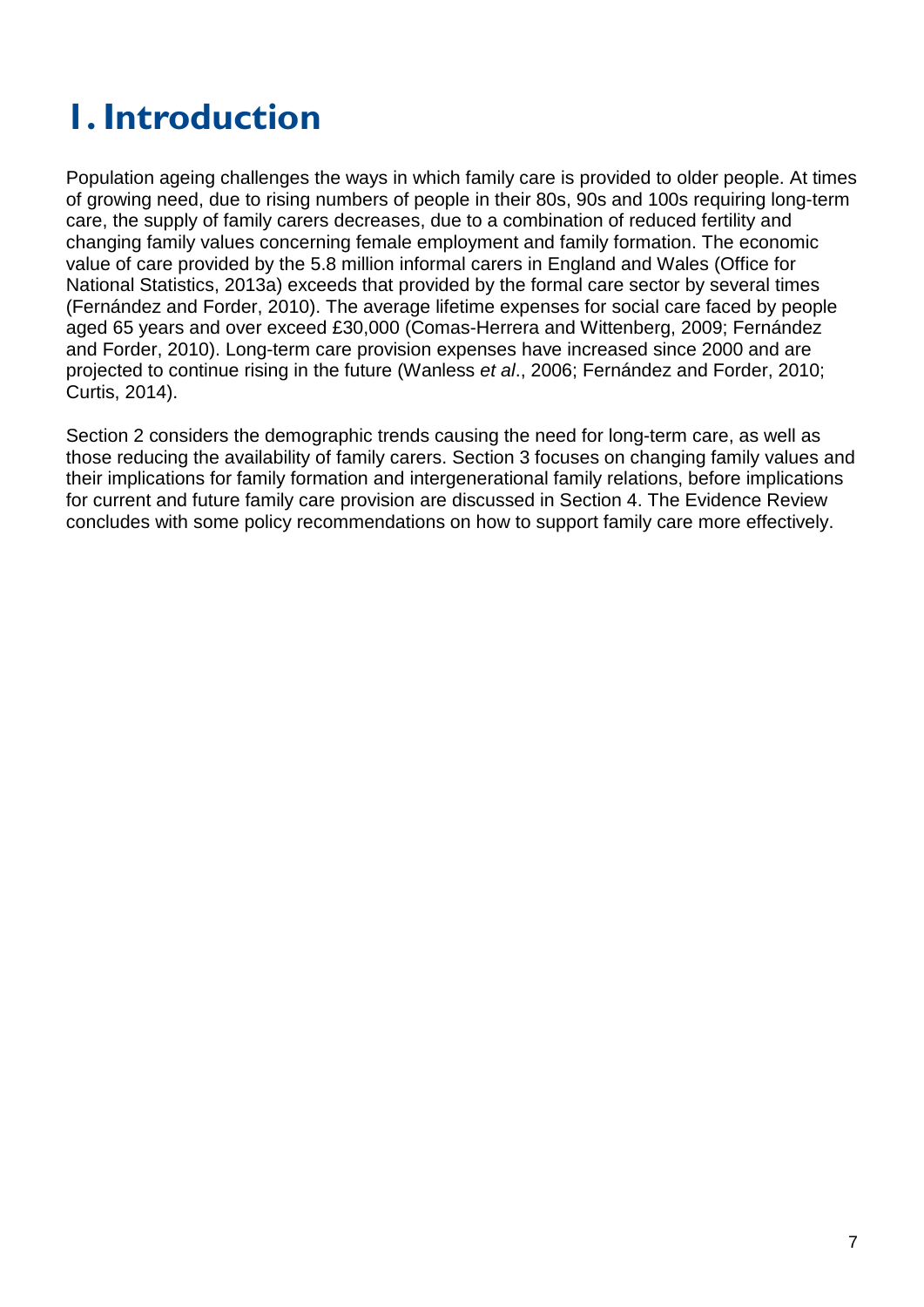## <span id="page-7-0"></span>**2. Demographic context of family care**

Demographic change has an impact on both demand for and supply of family care. In this section, the effects of the three drivers of demographic change (mortality, fertility and migration) on the population structure that results in population ageing are described. Thereby, regional variation across the UK is considered. While the focus is on the UK, an international comparison with other European countries is added to highlight differences in (the speed of) demographic trends.

## <span id="page-7-1"></span>**2.1 Rising life expectancy**

The first demographic factor influencing the situation of family carers is mortality, namely rising life expectancies which result in increasing numbers of older people. Although the gap between male and female life expectancy has narrowed since the early 1980s – life expectancy at birth increased by 8.1 years for men compared to 5.9 years for women (Office for National Statistics, 2014a) – women can still expect to live longer than men. According to the latest figures from the Office for National Statistics (ONS), life expectancy at birth for boys born in 2011–13 is 78.9 years compared to 82.7 years for girls (Office for National Statistics, 2014a). In comparison to the 28 EU countries, male life expectancy in the UK is above the EU average of 77.8 years for men and slightly below the EU average of 83.3 years for women (Eurostat, 2015a).

Some regional variation within the UK is noteworthy, with England having above-average life expectancies (men 79.4, women 83.1 years) and Wales having below-average life expectancies (men 78.3, women 82.3 years) (Office for National Statistics, 2014b). Furthermore, there is substantial variation within England. Gains in life expectancy between 1991–93 and 2011–13 are most significant in London, amounting to nearly seven years for men and almost five years for women (Office for National Statistics, 2014c). The situation is less advantageous in Wales and in South West England, where only slightly more than five years were added to the male lifespan. Likewise, women gained only 3.5 years on average in Wales, Yorkshire and South West England over the same period (Office for National Statistics, 2014c). Further gains in life expectancy are expected. The ONS projects male life expectancy to reach 83.4 years by 2035 and 86.8 years by 2060; the equivalent projections for female life expectancy are 87.0 years by 2035 and 90.1 years by 2060 (Office for National Statistics, 2011).

All figures discussed so far use the concept of *period* life expectancy, which is an estimate of the average number of years a person would live assuming that age-specific mortality rates experienced at the time of birth (for example, in 2011–13) would remain constant until the end of life. In contrast, the concept of *cohort* life expectancy considers projected changes in mortality throughout a person's life, which results in higher life expectancy estimates (assuming that mortality will continue to fall). By 2035, male cohort life expectancy is projected to reach 94.2 years and female cohort life expectancy 97.2 years; by 2060 male cohort life expectancy is estimated to reach 98.0 years and female cohort life expectancy 100.6 years (Office for National Statistics, 2011).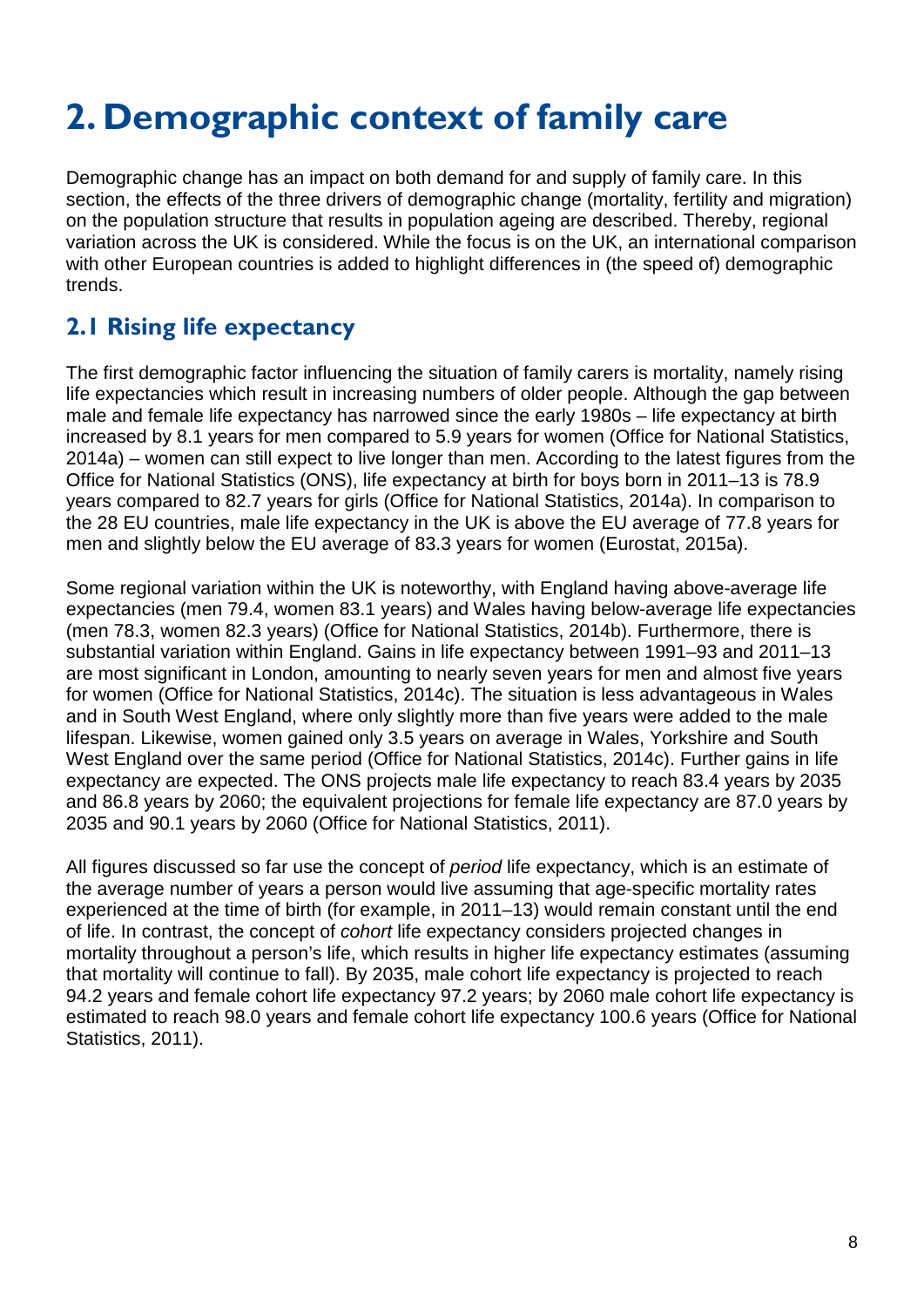## <span id="page-8-0"></span>**2.2 Medium fertility**

Decreasing fertility rates over previous decades reduced the numbers of potential caregivers. However, fertility rates in the UK recovered during the 2000s to reach near-reproduction level at almost two births per woman (Eurostat, 2011a; Office for National Statistics, 2014d). In 2013, the total fertility rate for England and Wales was 1.85, down from 1.94 in 2012 (Office for National Statistics, 2014e).

An analysis of the underlying causes of this recent recovery in British fertility rates reveals that this is mainly due to an increase in births to UK-born women since the turn of the millennium (up from 1.56 to 1.84 children per woman between 2001 and 2011, whereas it remained stable at 2.21 for women born outside the UK) (Office for National Statistics, 2014d). However, non-UK born women are responsible for an increasing proportion of all births in England and Wales (up from 16.4% in 2001 to 26.5% in 2013) (Office for National Statistics, 2014d,e).

A limitation of the fertility data presented above is that it uses the concept of *period* fertility, which estimates the average number of births per woman in a given year. The total number of births realised will only be known once a birth cohort of women completed their reproductive phase, which is assumed to be the case by an age of 45 years. Comparing the average completed family size for women born in 1967 with that of women born in 1940, a reduction in birth numbers from 2.36 to 1.91 children per woman is noticeable (Office for National Statistics, 2013b).

### <span id="page-8-1"></span>**2.3 Internal and international migration**

In the following, data on international migration to/from the UK will be presented first, followed by a discussion of care worker migration trends. In the second part the focus is on internal migration and its effect on regional variation in population ageing.

#### <span id="page-8-2"></span>**2.3.1 International migration**

Net long-term migration into the UK was 298,000 in the 12 months to September 2014, up from 210,000 in the previous 12 months. A total of 624,000 people immigrated into the UK (up from 530,000 in the previous year); 327,000 emigrated from the UK (about the same level as before) over the same period (Office for National Statistics, 2015).

The impact of international migration on British population ageing depends on the age structure of migration flows. Migration statistics do not always provide this information but the 2011 census contained information on status of residence prior to the census, differentiated by age: 5.8% of *older* British people had an address abroad prior to the 2011 census (compared to 9.2% of younger people). The most common countries of previous residence for older people were Spain (17% or 3300) and France (11% or 2,000). Considering regional variation in return migration of older British people, Rushmore in Hampshire was the local authority with the highest proportion of those aged 65 years and over who had a different address outside the UK one year before the census (Office for National Statistics, 2014f).

A total of 271,000 people immigrated into the UK for work reasons up to September 2014 (up from 217,000). This increase was due to increases in EU and non-EU immigration as well as British citizens returning to the UK (Office for National Statistics, 2015). Since the 1960s, the NHS and social care services have relied on foreign-born staff. According to the Labour Force Survey, 18% of all care workers in the UK were foreign-born by the end of 2008, up from 8% in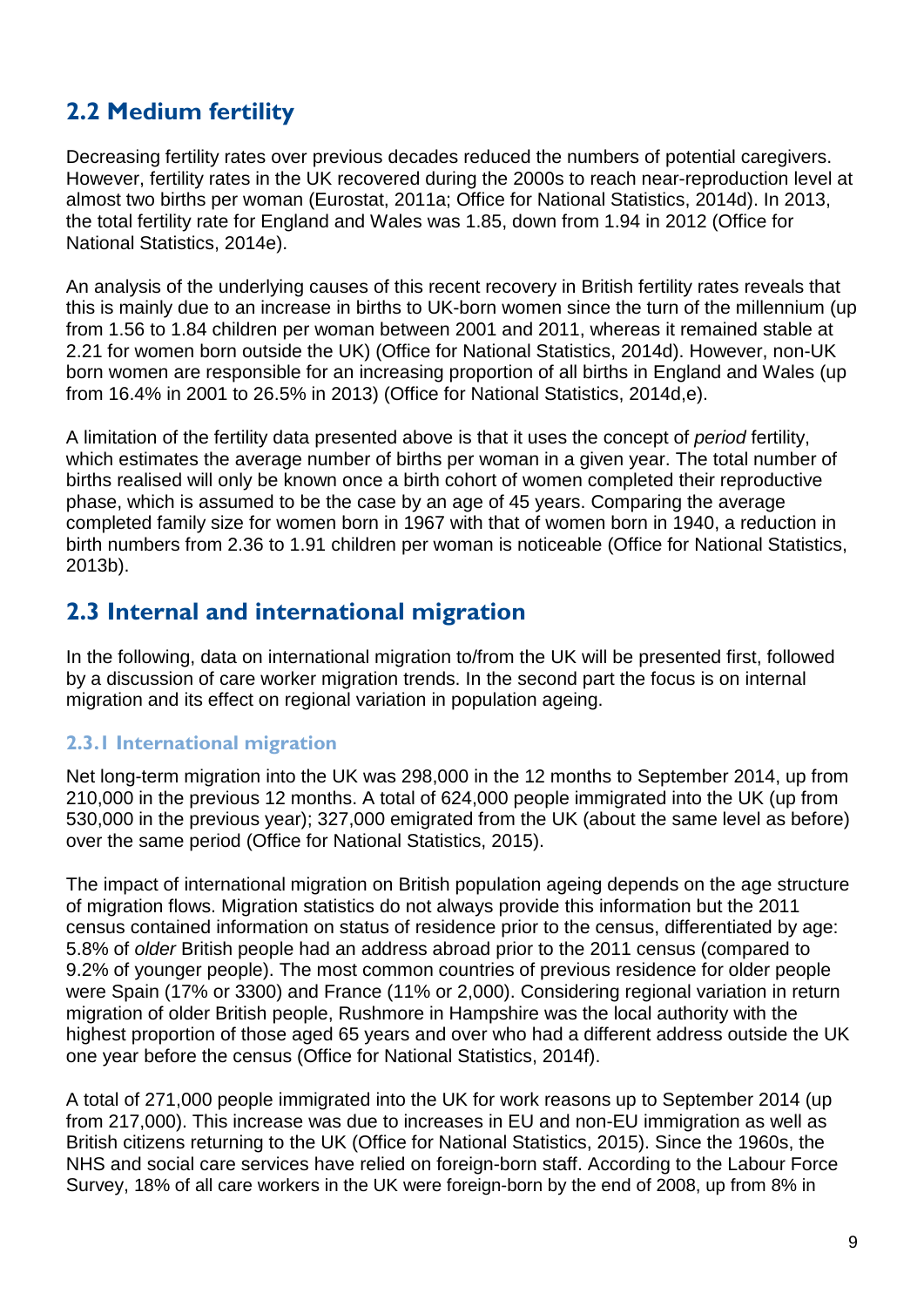1998; 23% of all nurses were born abroad, up from 13% in 1998. A survey conducted by the COMPAS research centre at Oxford University found that 35% of the workforce caring for older adults was foreign-born (Cangiano *et al*., 2009); other studies confirmed this overrepresentation of migrant care workers in the eldercare sector (Ball and Pike, 2007). They are concentrated in certain regions of the UK, representing 30% of all nurses and 25% of all care workers in London and 25% of all nurses and 17% of all care workers in the South East. Migrant care workers are over-represented in low-paid jobs and in the private sector, more than threequarters of them being female (Cangiano *et al*., 2009; Shutes and Chiatti, 2012).

Despite increased efforts in the past to train UK-born care professionals, self-sufficiency could not be realised (Department of Health, 2000). Formal care services were encouraged to recruit abroad, resulting in rising numbers of work permits given to healthcare professionals, peaking at 26,568 in 2004 (Salt, 2007). Following EU enlargement in 2004, 23,580 Eastern Europeans had registered for low-skilled jobs in the social care sector by March 2009. Projections of future demand for foreign-born care workers predict the need for future increases. Assuming a constant ratio of foreign-born care workers looking after older people in the UK, the number of foreign-born carers is projected to increase from 122,000 in 2006 to 195,000 in 2030 (Cangiano *et al*., 2009).

#### <span id="page-9-0"></span>**2.3.2 Internal migration**

In the year before the 2011 census, 331,000 (3.6%) of older people in England and Wales moved home. This is relatively few compared to the population aged under 65, of whom 6.4 million (14%) moved over the same period. The majority (57%) of older people who moved did so within the same municipality (Office for National Statistics, 2014f). Older people are most likely to change address in late middle age (50–59) and aged 90 years and over. Causal factors include changes in marital/family status (divorce, widowhood), health and economic status (Evandrou *et al*., 2010).

There is considerable regional variation in migration flows. In absolute numbers, South East England was the region with the highest proportion of older people who moved to a different address in the year before the 2011 census (61,000), followed by South West England (44,000), North West England (38,000) and East England (37,000). Looking at percentages of the regional resident population aged 65 years and over, the South West (4.3%) and the South East (4.1%) were leading, as they did in regard to moves amongst people aged 75 years and over (Office for National Statistics, 2014f).

Over half of the local authorities in England and Wales (54%) had increased their resident population aged 65 years and over due to migration within England and Wales. Cornwall/Isles of Scilly showed the greatest gains, followed by Arun/West Sussex and North Somerset; Gwynedd and Conwy in Wales both also featured in the top 10. The greatest losses were experienced by Birmingham, followed by Brent and Bromley. The City of London/Westminster was home to the highest proportion of moves by people aged 65 years and over within the past year (6.5%), followed by Kensington and Chelsea (6.3%) and Eastbourne/East Sussex (6.2%). Contrarily, Knowsley had the lowest proportion of people aged 65 years and over who moved in the year before the 2011 census (1.8%). Considering moves by people aged 75 and over, both Eastbourne and Hastings had the highest proportions of older movers (6.1% each), followed by East Hampshire and Worthing (6.0% each); Knowsley once again had the lowest proportion (2.2%) (Office for National Statistics, 2014f).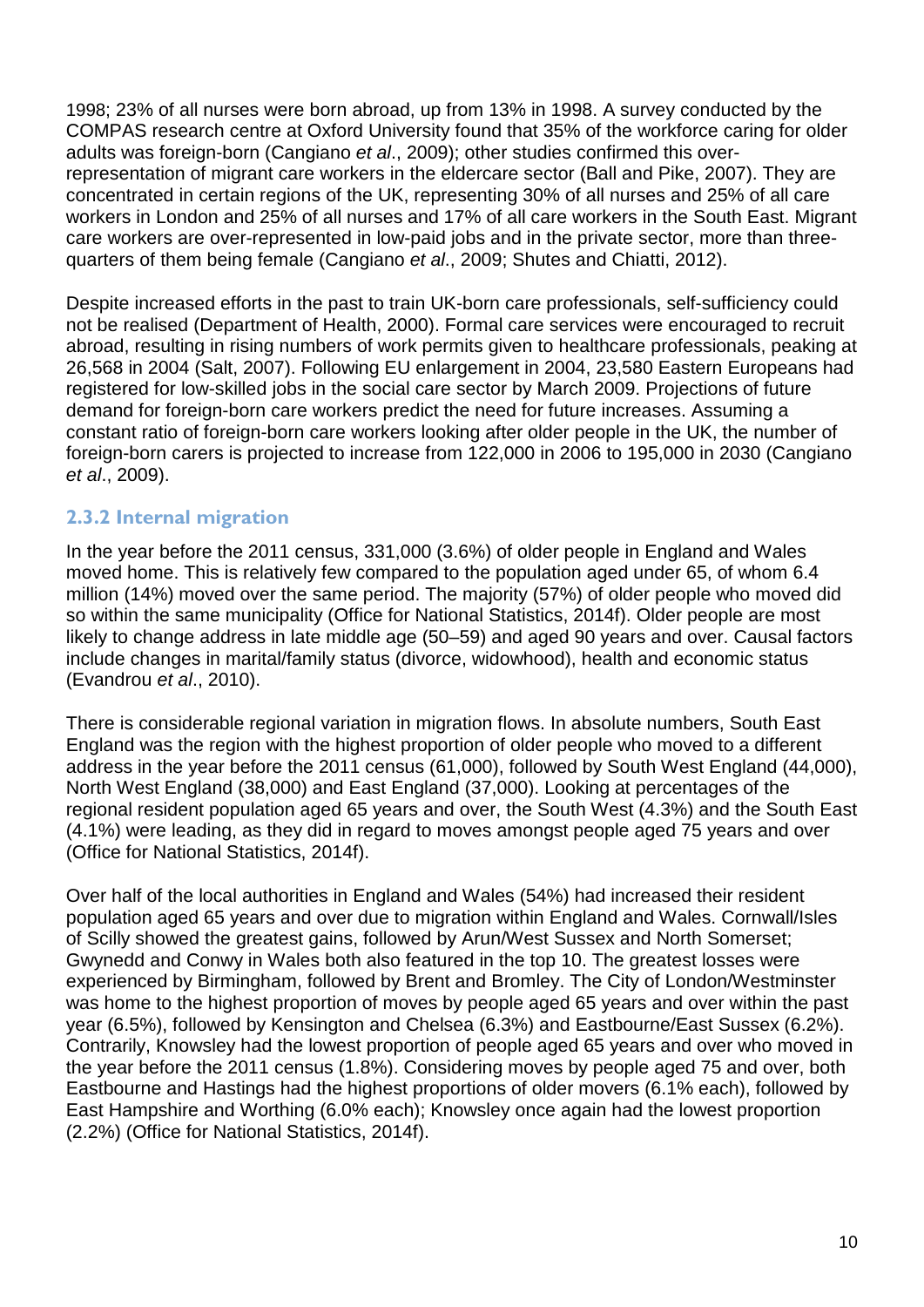## <span id="page-10-0"></span>**2.4 Population ageing**

Continuous gains in life expectancy in the context of relatively stable fertility rates contribute to population ageing. Immigration numbers of younger people are insufficient to counterbalance population ageing. At regional level, however, internal migration of older people has an impact on regional and local age structures. In this section, the proportion of older people aged 65 years and over will be considered first as an indicator of overall population ageing, before attention is turned to the 'oldest old', i.e. those aged 80+ years, who run a substantial risk of needing long-term care.

#### <span id="page-10-1"></span>**2.4.1 Proportion of older people (aged 65+ years)**

According to the 2011 census, 9.2 million people or 16% of the population in England and Wales are 65 years and over, up from 8.3 million 10 years before (Office for National Statistics, 2013c). Between 2002 and 2031 their numbers are projected to increase by 60% (Pickard *et al*., 2007). There is significant regional variation in population ageing across the UK. The regions with the highest proportions of older people include Cumbria, Devon, Dorset, Lincolnshire and Somerset, where more than 20% of the population is 65 years and older (Bayliss and Sly, 2010) (see Figure 1).



#### **Figure 1: Percentage of population in key age groups by region, 2008 (Bayliss and Sly, 2010, map 1.2, p. 5)**

Figure 2 allows a century-long view (1960 to 2060) of population ageing for both the UK and EU member states (Eurostat, 2011b). As Figure 2 (left-hand side) shows, the 2010s mark the beginning of gradual continuous population ageing in the UK: within the next decade the proportion of older people will reach 20% of the British population and will continue to rise beyond 23% by 2040.

However, the process of population ageing occurs at a relatively modest pace in Britain compared with most European countries (see right-hand side of Figure 2). In the currently oldest society in Europe, Germany, almost 21% of the population is aged 65 years and older today. The proportion of older people in Germany is projected to rise to 23% by 2020, 30% by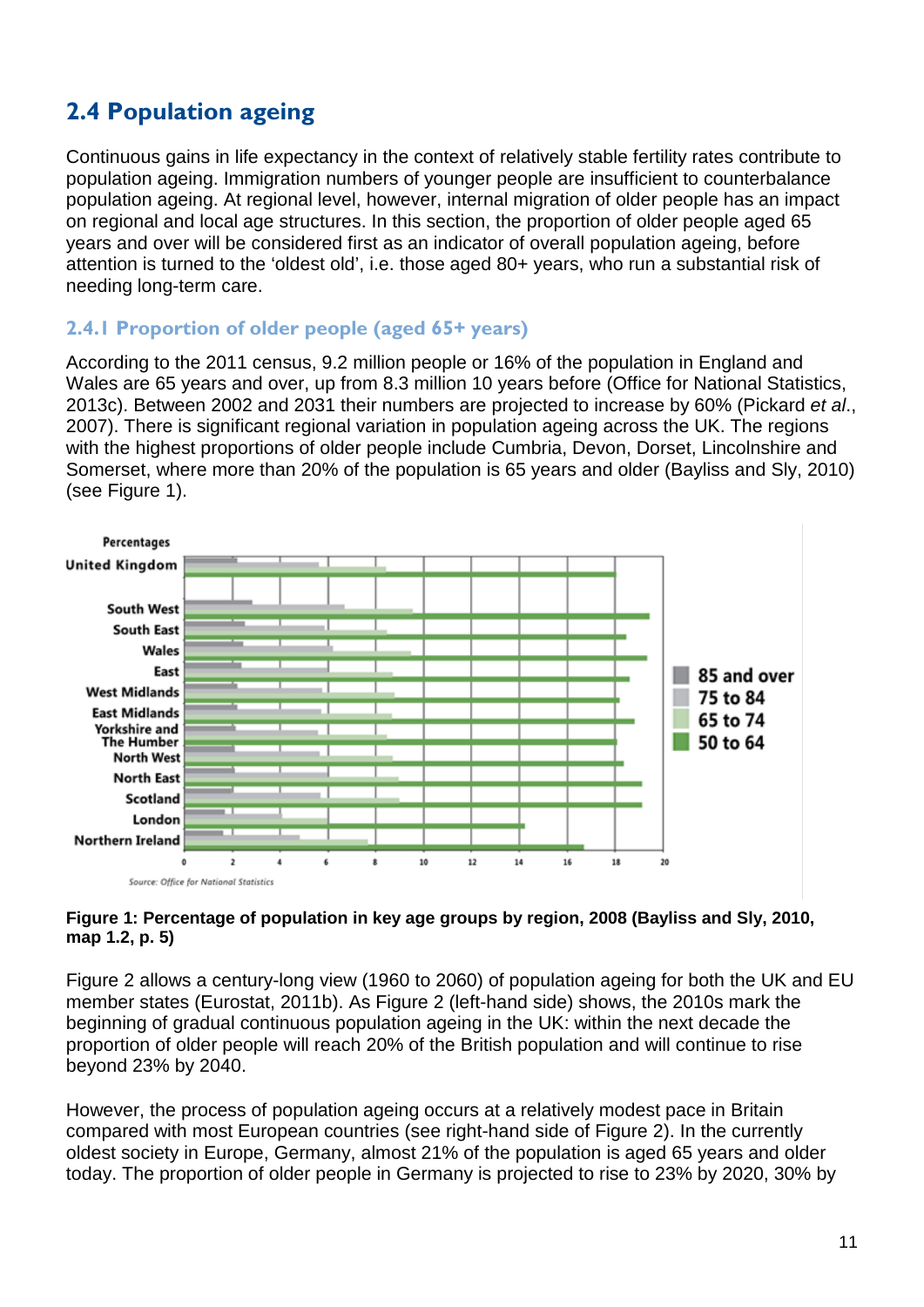2033, and to approach 33% of the population by mid-century. Another case worth pointing out is Poland, which is representative of similar demographic trends across Central/Eastern Europe. Poland is currently experiencing an acceleration of population ageing. By 2060, Poland, Romania and Slovakia are projected to reach levels of nearly 35% of older people and Latvia nearly 36%.



#### **Figure 2: Change in the proportions of older people (65+) in the UK and selected European countries, 1990 to 2040 (based on data from Eurostat, 2011b)**

#### <span id="page-11-0"></span>**2.4.2 Proportion of the 'oldest old' (80+ years)**

The 'oldest old', i.e. those aged 80 years and older, are of great significance for discussing family care because the long-term care risk increases with age. In Germany, less than 2% of people aged 60–65, less than 5% of 70–75 year olds and just below 10% of 75–80 year olds require long-term care, compared to 20.5% amongst 80–85 year olds, 38% of 85–90 year olds and 58% of those aged 90 years and older (Statistisches Bundesamt, 2013). Wittenberg *et al*. (2001) confirm similar trends for the UK.

In 2011, 1.25 million people aged 85 years and older were living in England and Wales, up by nearly 250,000 compared to 2001. The 'oldest old' are the most rapidly growing age group in the UK (Tomassini, 2005), as well as in many European countries (Eurostat, 2011b). The numbers of disabled older people are expected to rise accordingly (Pickard *et al*., 2007). Twothirds of the 'oldest old' are women. However, the proportion of men in this age group has grown faster than that of women over the past decade (by 45% vs 16% for women) (Office for National Statistics, 2013d).

Half a million of the 'oldest old' living in the UK are 90 years and above, with higher numbers of them living in England and Wales (840 per 100,000 inhabitants) than in Scotland (707) or Northern Ireland (620). Almost 14,000 centenarians (people aged 100 and over) live in the UK (Office for National Statistics, 2014g). People aged 85 and over are over-represented in South West England, in Wales, in the South East and East of England and under-represented in Northern Ireland and London (see Figure 1) (Bayliss and Sly, 2010).

Taking a look into the near future, the proportion of the 'oldest old' in the British population is projected to double between 2000 and 2040 from 3.9 to 7.7% (Figure 3). The same process will take a decade less in France, where the share of the 'oldest old' is expected to double by 2030 and then to continue rising to reach 9.4% by 2040 (see Figure 3, right-hand side). Germany has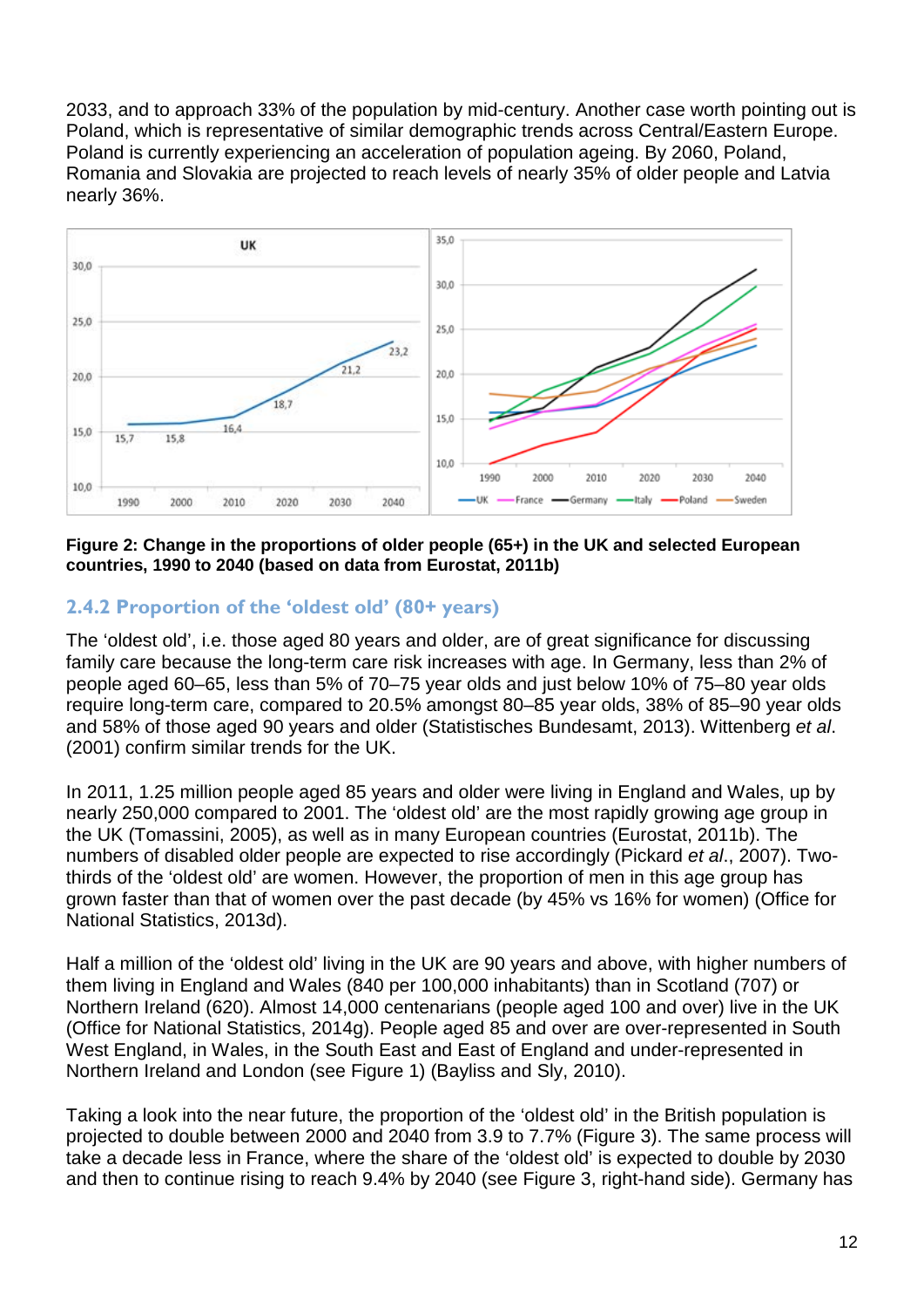shared the same levels of the 'oldest old' with the UK and France until the present day but is projected to see accelerating growth in the proportion of the 'oldest old', to reach more than 10% by 2040.



**Figure 3: Change in proportions of the 'oldest old' (80+ years) in the UK and in selected European countries, 1990 to 2040 (based on data from Eurostat, 2011b)**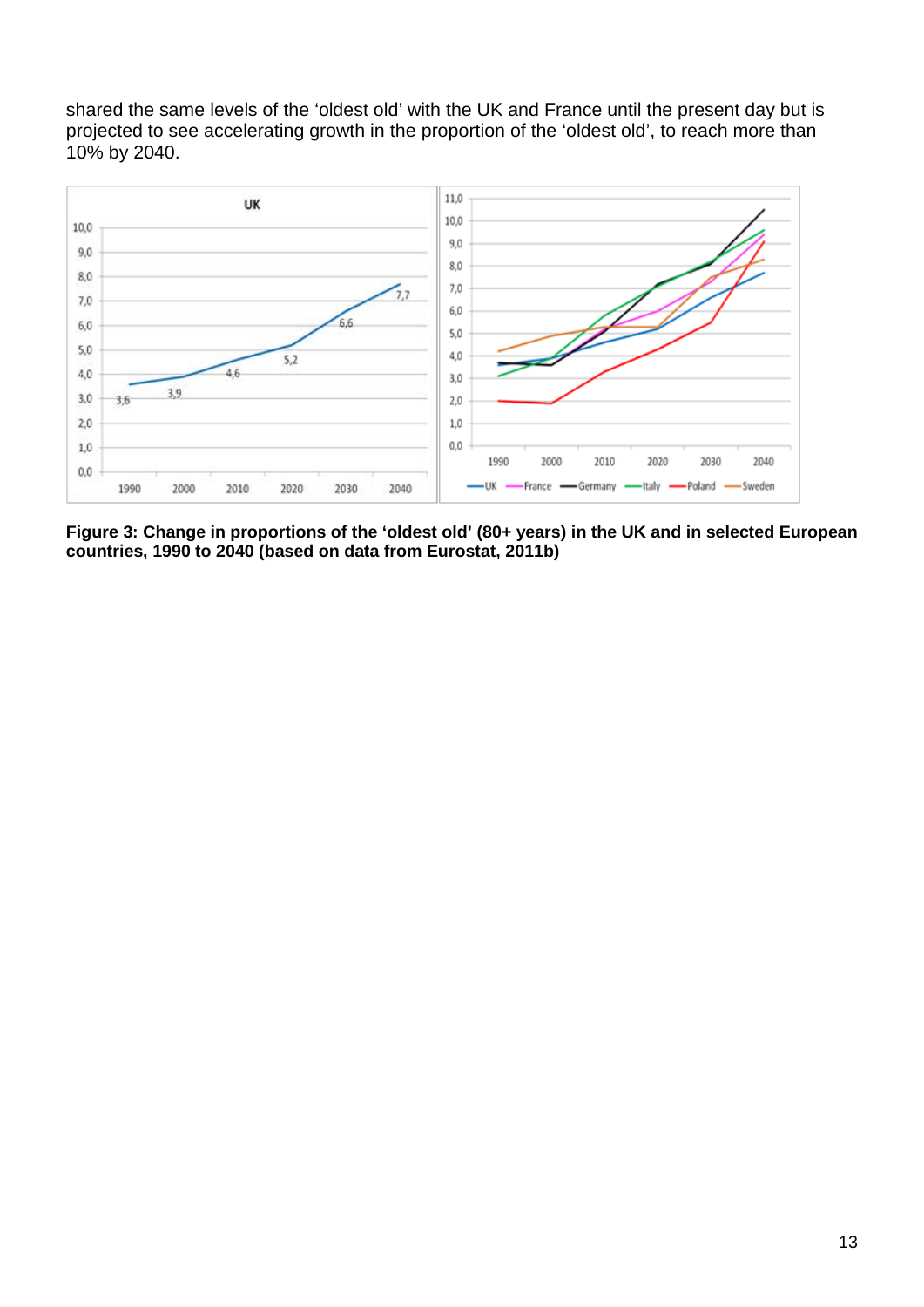## <span id="page-13-0"></span>**3. Changing family values, family formation and intergenerational family relations**

Traditionally, it was taken for granted that the family would take care of family members in need of care. This traditional family care model has been substantially eroded due to changes in family values impacting upon family formation and lived intergenerational relations.

## <span id="page-13-1"></span>**3.1 Changing family values and family formation**

The focus of this section is on the normative drivers of changes in family formation over recent decades; there is growing acceptance of female labour market participation and of divorce/separation as well as the resulting pluralism of family forms.

#### <span id="page-13-2"></span>**3.1.1 Female employment is the norm**

Since the 1970s there has been a substantial increase in female labour market participation rates in Britain, up from 53% in 1971 to 67% in 2013 (Office for National Statistics, 2013e). This is a long-term consequence of female emancipation and equal access to education for both sexes. However, 42% of all employed women are working part-time, compared to only 12% of men (Office for National Statistics, 2013e). Female labour market participation rates vary depending on ethnic background. Women of Bangladeshi or Pakistani origin have lower levels of economic activity than Black Caribbean and White women (Dale *et al*., 2006).

Female employment is likely to continue rising in future. This is mainly an effect of highly qualified women entering the labour market. The proportion of British women aged 30–34 years who completed tertiary education increased from 33% in 2004 to 49.3% in 2014 (Eurostat, 2015b). Today, female graduates outnumber their male counterparts (Office for National Statistics, 2013f). However, some academics argue that current cuts in public sector jobs in the UK affect women disproportionally and may reduce their employment prospects again (see, for example, Rubery and Rafferty, 2013).

Increasing female employment propensity occurs in the context of employment-oriented family policies, which encourage labour market participation by all adults in society (Orloff, 2006; Fleckenstein and Seeleib-Kaiser, 2011). A return to the traditional male breadwinner model is also unrealistic in the light of female investment in higher education, as well as the rising costs of buying a family home, which often require substantial earnings from two partners and are projected to continue rising. In 2013/14, UK house prices increased by 10% – by 17.2% in London and by 6.7% in the rest of the UK (excluding London and the South East) (Office for National Statistics, 2014h).

#### <span id="page-13-3"></span>**3.1.2 Growing acceptance of divorce/separation**

Parenthood has become increasingly detached from the institution of marriage. Marriage numbers have steadily decreased in England and Wales since the 1970s and only very recently slightly recovered. The waning popularity of marriage is due to increasing numbers of people choosing to cohabit (Beaujouan and Bhrolcháin, 2011). The reduction in the number of divorces during the 2000s reflects the decreasing numbers of marriages from which to divorce (Office for National Statistics, 2014i).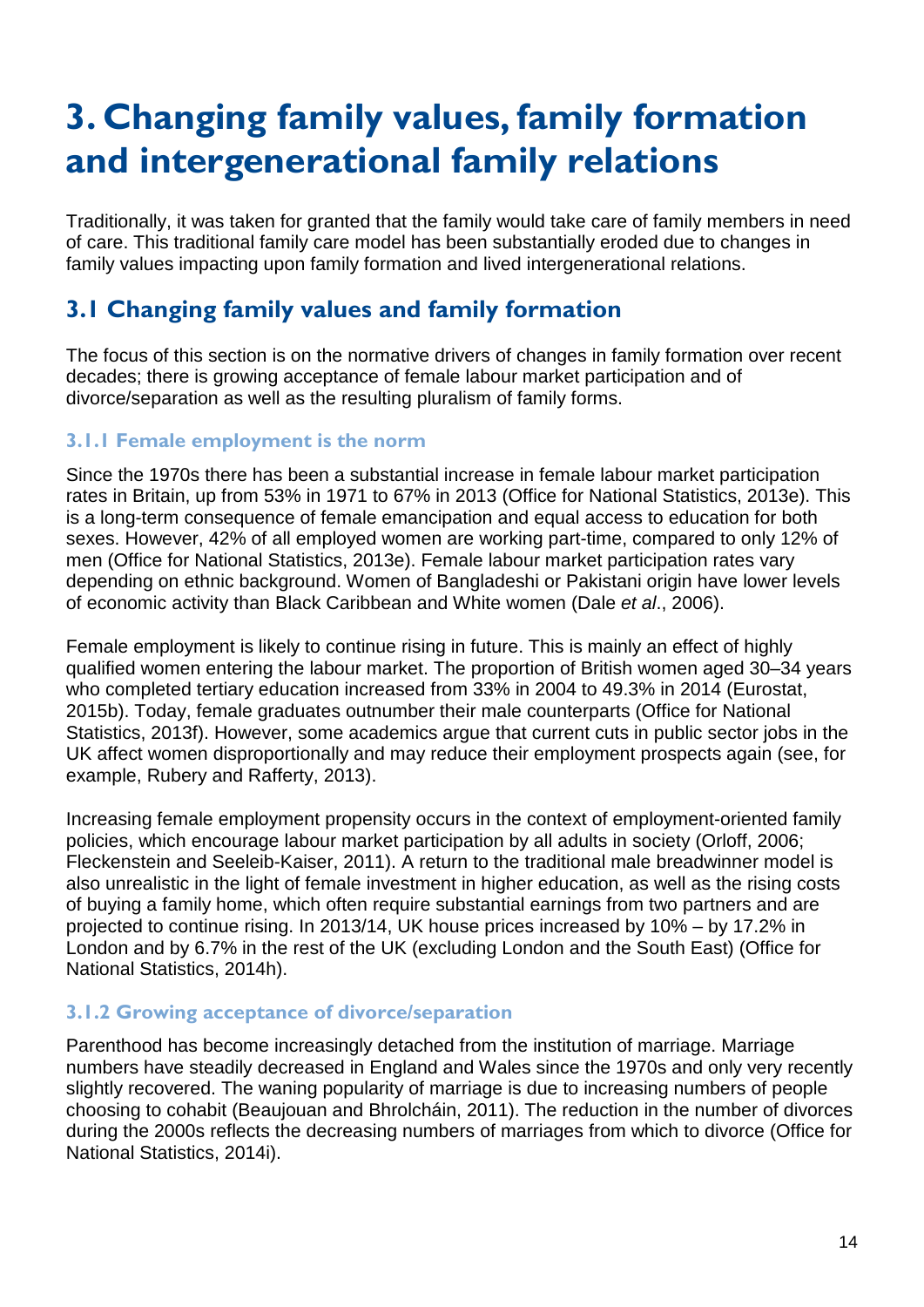On average, marriages last longer nowadays than in the past due to the effect of longevity. Nevertheless, more people are divorced at an advanced age than before. In 2011, 73% more older men divorced than in 1991 (Office for National Statistics, 2013g).

As a consequence, relationships with children have changed as well. Older parents may have relationships with biological as well as with stepchildren. This results in a greater variety of parent–child relationships, but could also imply decreased reliability of support at times of need (Ferguson, 2004).

#### <span id="page-14-0"></span>**3.1.3 Pluralism of living arrangements**

Alongside family forms based on marriage, other family forms have become acceptable, including lone parents, cohabiting couples with children, families 'living-apart-together' (socalled 'patchwork families'), 'blended families' or 'reconstituted families' (families headed by two parents with children from a previous relationship), or same-sex families (Haskey, 2005). The increasing number of families over the past decade is almost entirely due to rising numbers of lone parents and cohabiting couples with children. The number of opposite-sex cohabitingcouple families increased from 2.2 million to 2.9 million and that of lone parent families from 2.6 million to 2.9 million (Office for National Statistics, 2013h).

Married couples have remained the dominant family form in Britain nevertheless. They account for the majority of families with dependent children (63%), down from 67% in 2003 (Office for National Statistics, 2013h). Amongst the children in the Millennium Cohort Study, 60% were born to married parents, 25% to parents not married but cohabiting, and 15% to single mothers (Holmes and Kiernan, 2010).

The vast majority of older people live as married couples (Hirst and Corden, 2010; Jivraj and Nazroo, 2012). According to the English Longitudinal Study of Ageing (ELSA), 62.4% of men and 49.2% of women aged 52 years and older are married or living in a civil partnership. The lower figure for women is explained by the greater proportion of widows (22.7%, compared to 8.3% of men) due to their higher life expectancy. More than a fifth (22%) of both sexes experienced a divorce or separation; about half of them remarried. These figures have remained relatively stable since the first wave of ELSA in 2002/03, with the exception of a decline in widowhood (down from 25.8 to 22.7%) and an increase in the proportion of divorced/separated women (from 11.1 to 13.4%) (Jivraj and Nazroo, 2012).

Plurality of living arrangements is much more common in socio-economically disadvantaged groups of older people. In the lowest income quintile, 34.5% of the older men are married/in civil partnership and 26.1% are divorced/separated (plus 11% who remarried); 23.3% of the older women in the lowest income quintile are married/in civil partnership (plus 7.2% remarried) and 27.8% are divorced/separated. In this lowest-income quintile 33.4% of older women are widowed (compared to 23% as a national average), as well as 14.6% of men (8.5% as a national average) (Jivraj and Nazroo, 2012).

The trend towards plurality of family forms has influenced the relations between ageing partners, older parents and their adult children, and between grandparents and grandchildren (Dimmock *et al*., 2004). Grandchildren could have relationships with eight grandparents (father's and mother's parents and the parents of their respective new partners). Moreover, it remains unclear to what extent reconstituted families would be able to care for older family members, because they could have responsibility for eight (or more) parents/parents-in-law.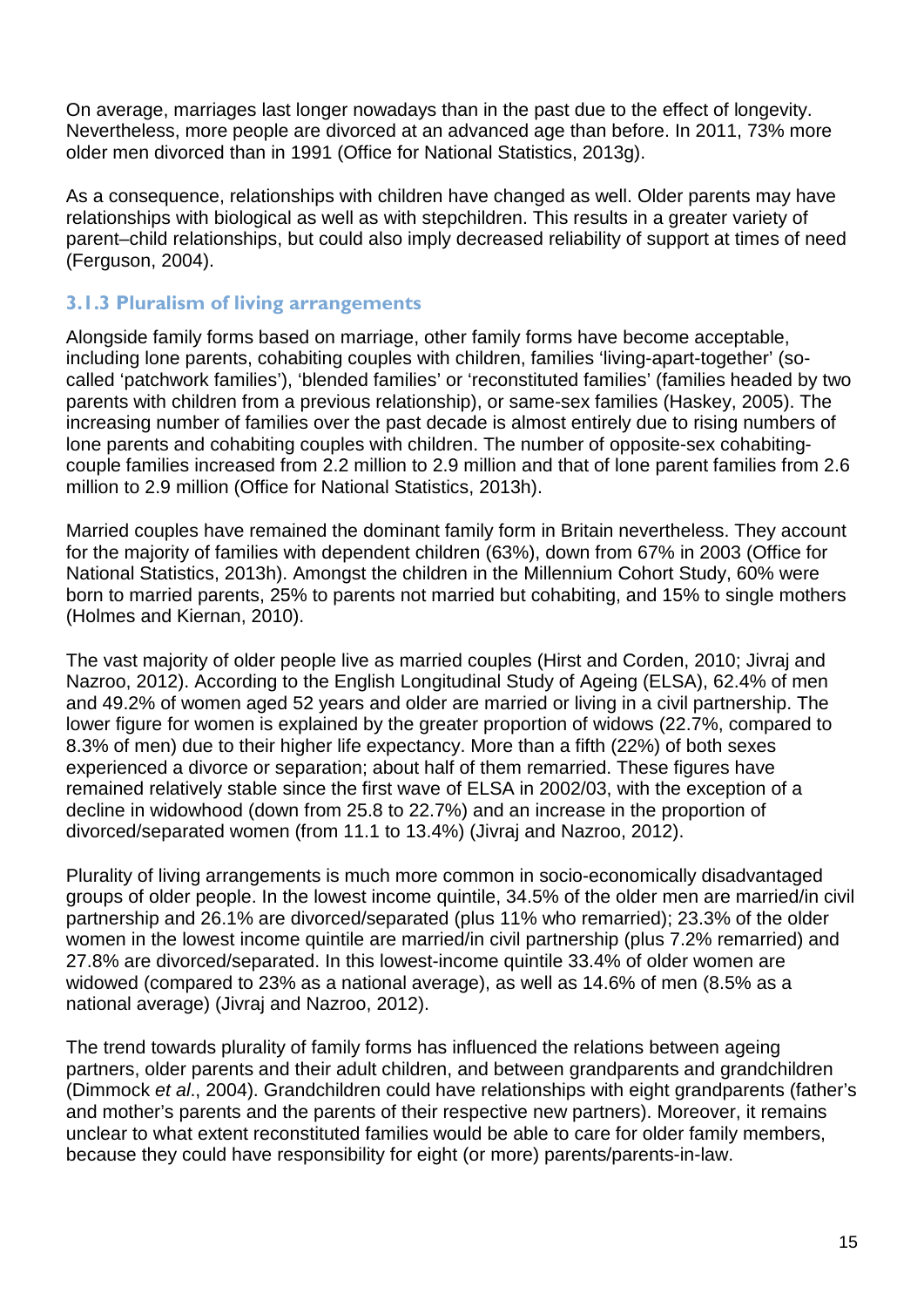#### <span id="page-15-0"></span>**3.1.4 Childlessness**

Although the vast majority of British older people have children, childlessness is becoming more common (Evandrou and Falkingham, 2000). The proportion of childless people in the UK increased from 11% for those born in 1941 to 18% for those born in 1968 (Office for National Statistics, 2014j). Pathways leading into childlessness vary but postponed lifetime transitions play an important role (Hagestad and Call, 2007).

Childlessness has become more acceptable in younger birth cohorts: whereas 73% of British men and 63% of British women born before 1930 would agree with the statement "A marriage without children is not fully complete", only 35% of British men and 29% of British women born between 1950 and 1970 would agree with this statement (Dykstra and Hagestad, 2007).

There is considerable variation in childlessness depending on educational background: bettereducated women are more likely to remain childless. It is estimated that just under 30% of graduate women born in 1965 (Ratcliffe and Smith, 2006) or born in 1970 (Joshi, 2007; Kneale and Joshi, 2010) will remain childless.

### <span id="page-15-1"></span>**3.2 Changing family structures and intergenerational relations**

In this section the focus is on changes in family structures and the timing of life transitions, which influence intergenerational family relations. The section concludes with a discussion of childlessness, which also affects family structures and intergenerational relations and reduces the caregiving capacity of families.

#### <span id="page-15-2"></span>**3.2.1 Postponement of births and other life transitions**

Young adults are on average leaving the parental home later than in previous cohorts, forming their first stable adult unions later, are getting married later, and postponing the birth of their first child (Berrington *et al*., 2009). Age at birth of the first child has risen from 27 to 30 years between 1990 and 2012 (Office for National Statistics, 2014j). This trend is in line with other European countries, with the highest ages at first childbirth in Spain (31.6 years), Ireland, Switzerland (both 31.5 years) and Italy (31.4 years) (Eurostat, 2014).

Postponement of first childbirth has implications for the generational structure of families. Whereas rising life expectancy increases the number of generations within the family network, postponement of births reduces it again and results in generations covering more years until the emergence of the subsequent generation.

Postponed life transitions are not a phenomenon characteristic of the family formation phase only. The male life expectancy gains discussed in Section 2.1 result in a postponement of widowhood (Smith *et al*., 2005), which implies greater potential for spousal care.

#### <span id="page-15-3"></span>**3.2.2 The emergence of the 'beanpole family'**

Increasing longevity and lower fertility than in past generations result in the emergence of the so-called 'beanpole family' (Bengtson *et al*., 1990), i.e. a family structure characterised by increasing numbers of generations within the same family network but with fewer members per generation: "Individuals will thus grow older having more vertical than horizontal linkages in the family" (Harper, 2006: 181). Family structures change from "laterally extended family forms" into "long vertical multi-generational families" (Harper and Levin, 2005).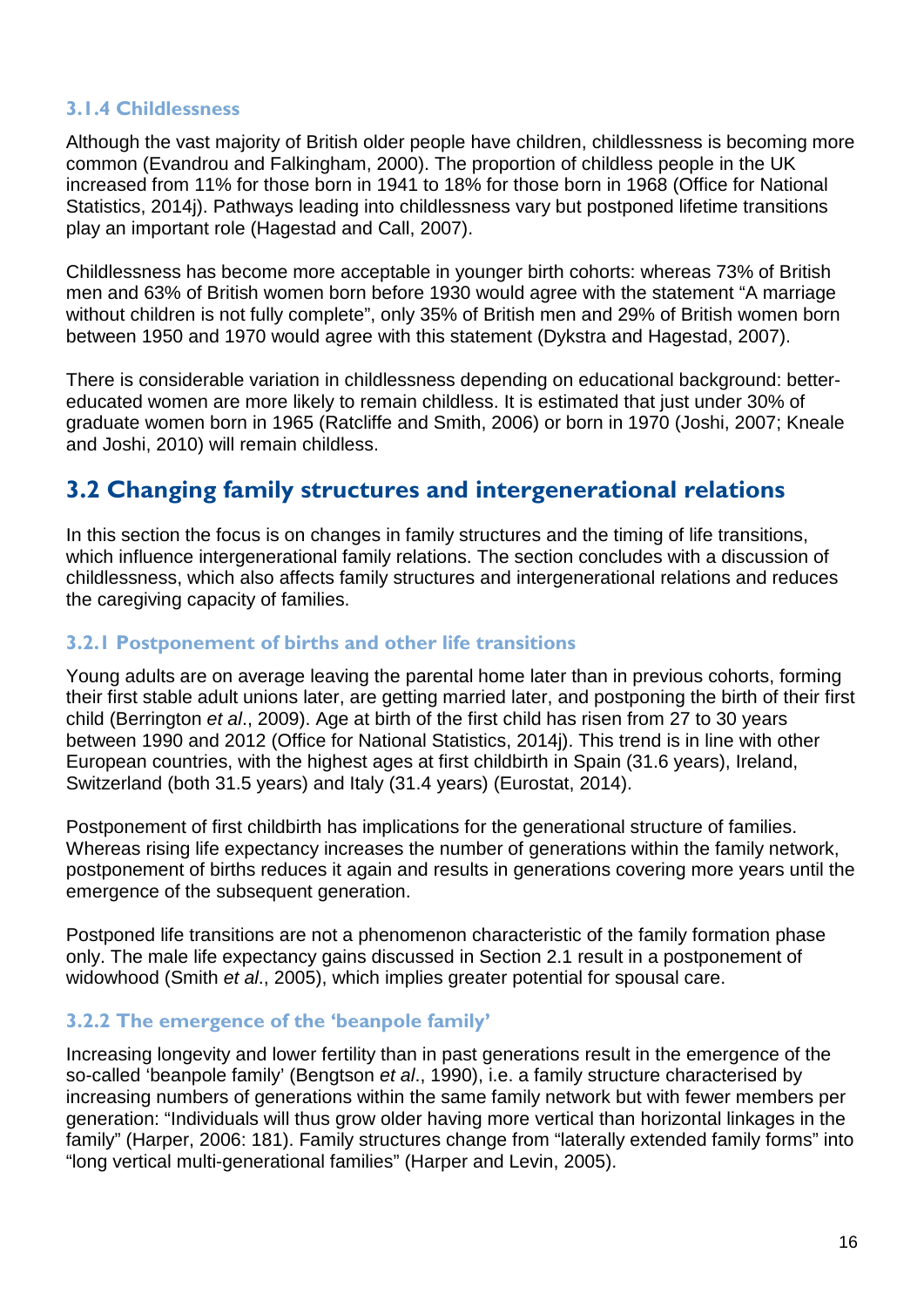This is evident in the finding that 43% of the first wave of UK baby boomers (born in 1945–52) still have a mother and 20% a father alive (Leach *et al*., 2008; Phillipson, 2010). Another implication is that older people spend 25 years on average in a grandparenting role compared to 18 years of responsibility for dependent children (Harper and Levin, 2005).

#### <span id="page-16-0"></span>**3.2.3 The multi-local multigenerational family**

The German family sociologist Hans Bertram (2000) coined the term 'multi-local multigenerational family' for characterising the reality of contemporary family networks spanning vast geographical areas. Thus, intergenerational interaction between family members can only rarely be experienced face-to-face.

Whereas nearly half (48%) of older people aged 55 years and over live with adult children in Ireland, parts of Spain, Italy, Hungary or Poland, less than 15% do so in Norway, Sweden, Finland, Denmark, Germany, the Netherlands, Belgium, France and the UK (Dykstra and Komter, 2012). Research evidence from Germany (Hoff, 2006a; Mahne and Motel-Klingebiel, 2010), Sweden (Fors and Lennartson, 2008) and covering several EU member states (Hank, 2007) indicates that geographical distances between the generations are increasing on average.

This has implications for intergenerational contact frequency: whereas the majority of older people in Southern Europe are in touch with their grown-up children on a daily basis, the majority of their Western, Northern and Central European contemporaries are in touch with their adult children several times per week (Abuladze and Sakkaeus, 2013). As a consequence, higher proportions of frail older people receive family care in Southern European than in Nordic countries, the Netherlands or Switzerland (Haberkern and Szydlik, 2010). However, Dykstra and Fokkema (2011) emphasise that there is variability within countries.

These trends were confirmed by British studies which stressed their implications for the provision of family care and the formation of care networks (Bell and Rutherford, 2013), as well as for grandparent–grandchild interactions (Chambers *et al*., 2009; Tarrant, 2009).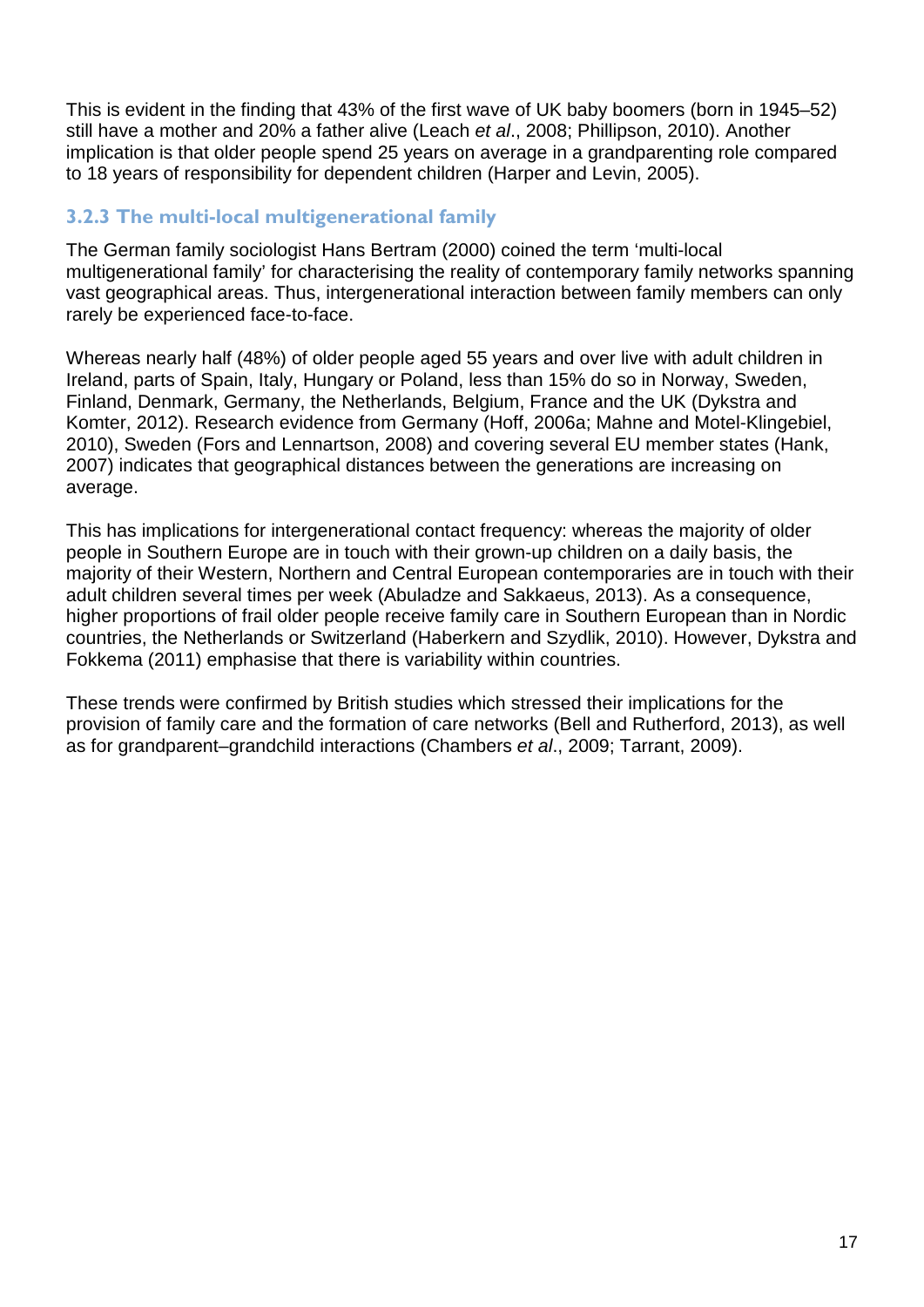## <span id="page-17-0"></span>**4. Family care**

In this section three patterns of family caregiving are considered: intergenerational caregiving by the younger to the older generation (adult children to their parents/parents-in-law), intergenerational caregiving by the older to the younger generation (grandparents to their grandchildren), and intragenerational caregiving (spousal care). This is followed by a discussion of regional variation in family caregiving across the UK and concluded with a section on current and future challenges to family care.

### <span id="page-17-1"></span>**4.1 Patterns of family caregiving**

According to a recent review of current family care practices, privatisation and informalisation of family care is on the rise across Europe (Della Giusta and Jewell, 2014). More than 80% of the disabled older people receiving informal care and living in private homes are being cared for either by adult children or by spouses or by both of them. Considering the two alternative sources, just over half receive support from a child and just under half from a spouse (Pickard *et al*., 2007). In England, 15.1% of older women and 10.9% of older men cared for someone in the last month. The greatest propensity of caregiving is found amongst 55–59 year old women (22.5% of them provide family care) and 52–54 year old men (12.4% of them provide family care). Care receipt is most common amongst the 'oldest old' (80+), with 66% of women and 51.6% of men receiving help with mobility, self-care or instrumental activities of daily living (Jivraj and Nazroo, 2012).

#### <span id="page-17-2"></span>**4.1.1 Intergenerational caregiving I: Adult children caring for their parents**

Only when parents reach an age of 70 years and over do they begin to receive more care than they give (Saraceno and Keck, 2008; Dykstra and Komter, 2012). Disabled older people aged 85 years and over predominantly receive support from their children, which is an effect of the much greater likelihood of being widowed in this age group. The single most important source of informal support for widowed, disabled older people is their children (Pickard *et al*., 2007). This is in line with caregiving norms in the UK: more than half of the British participants in the 2008 Eurobarometer study agree that adult children should care for their old parents, and 46% strongly agree with that statement, which represents a 9% increase compared to 1992 (Della Giusta and Jewell, 2014). There is some regional variation: in the rural areas of North and South Wales, parts of the North East (Durham, Tyne and Wear) and North West England (Derbyshire, Merseyside, South Yorkshire) as well as in Lincolnshire, intergenerational caregiving to older people is more common than in other areas (Young *et al*., 2005).

Daughters are the most important source of support for disabled older people aged 75 years and over (Marmot *et al*., 2003), which was recently confirmed using British Household Panel Survey (BHPS) data (Della Giusta and Jewell, 2014). Although the number of men involved in family care is increasing, family care is still predominantly a female preoccupation. When sons provide care for their parents, they are often the only child (Phillips, 2007).

Caregiving by adult children will have to rise in order to cope with the increasing demand for informal care. Projections suggest that by 2031, 400,000 more older people will have to receive care from their children than today in order to cope with rising demand from growing numbers of the 'oldest old' (Pickard *et al*., 2007).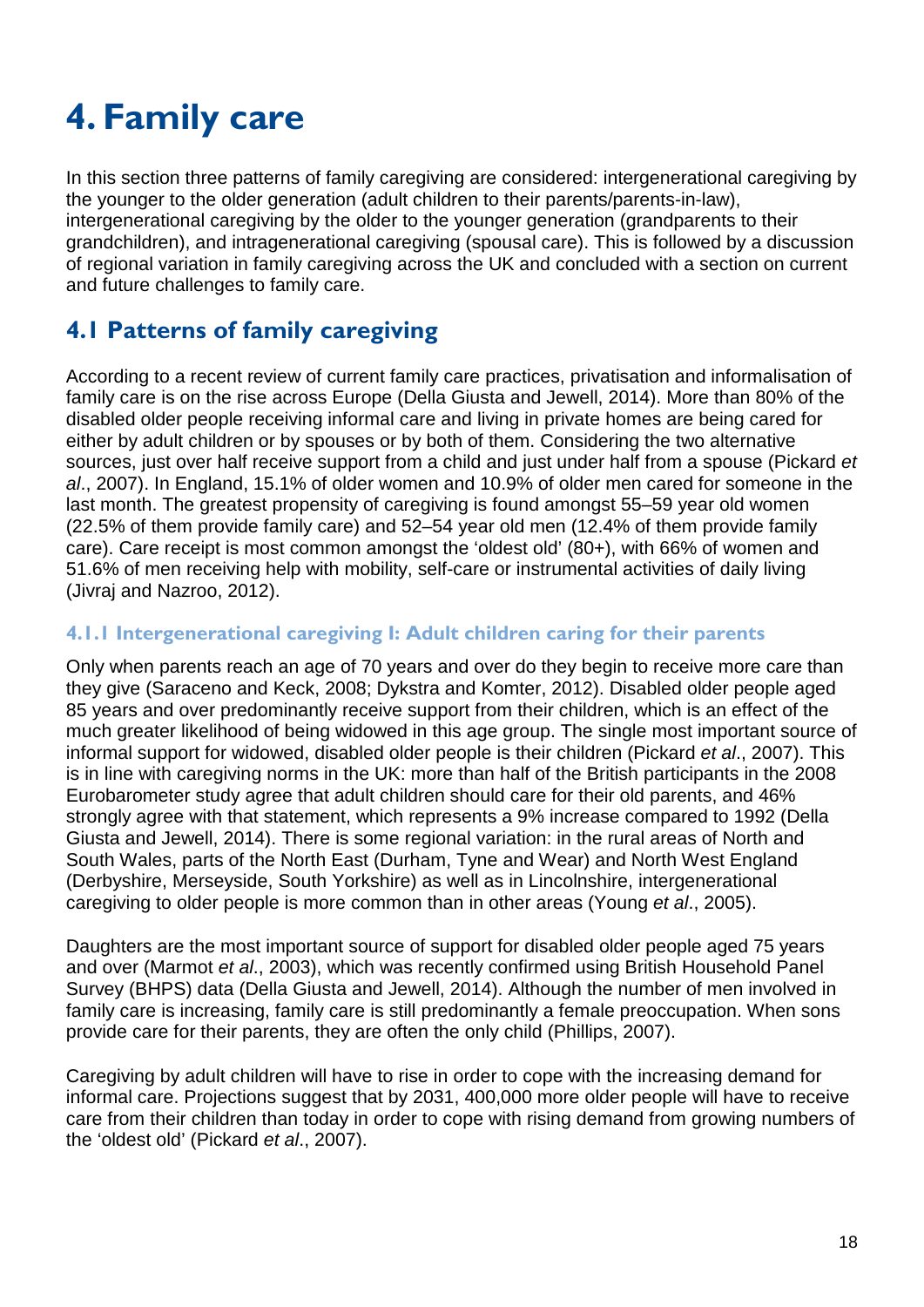#### <span id="page-18-0"></span>**4.1.2 Intergenerational caregiving II: Grandparents as childcare providers**

Another aspect of family care relating to older people is their role as grandparents providing childcare. Grandparental childcare on an occasional basis is an important back-up solution for parents with small children in the UK (Dench and Ogg, 2002; Lewis *et al*., 2008) and elsewhere in Europe (e.g. Hank and Buber, 2009; Dimova and Wolff, 2011; Igel and Szydlik, 2011). In the UK grandparents are not full-time carers but often complement formal part-time childcare (Gray, 2005; Herlofson and Hagestad, 2012). The UK Grandparents' Association estimates that the 13.5 million British grandparents provide 60% of all childcare (Tan *et al*., 2010).

Whereas grandmothers are commonly seen as playing the central role in providing childcare (Chambers *et al*., 2009; Barnett *et al*., 2010), there is increasing evidence of a greater involvement of grandfathers in childcare (Mann and Leeson, 2010; Tarrant, 2012).

As the frequency of divorces/separations increases, there are more step-grandparents. But step-grandparents are only rarely involved in childcare provision and only so if the stepgrandchild is young and living in the household of the step-parent when the step-family was formed (Allan *et al*., 2008, 2013).

Mothers from socio-economically disadvantaged backgrounds rely on regular childcare provision by grandparents in order to gain employment (Gray, 2005). Lone mothers are particularly affected (Hoff, 2006b; Glaser *et al*., 2010; Harper and Ruicheva, 2010). The most challenging role for grandparents is that of 'custodial parents' or 'surrogate parents' when the biological parents are unable to fulfil this role. This is, however, relatively rare in the UK where only an estimated 0.5% of all grandparents are acting as custodial parents (Clarke and Roberts, 2004).

#### <span id="page-18-1"></span>**4.1.3 Intragenerational caregiving: Spousal care**

The single most important support source for married disabled older people are their spouses (Pickard *et al*., 2007). Increasing life expectancies result in a growing prevalence of spousal care (Hirst, 2001; Henz, 2004; Pickard *et al*., 2007). Spouses are the fastest growing group of informal care providers (Hirst, 2001). Despite growing numbers of older men providing spousal care, it is predominantly provided by women (Corden and Hirst, 2011). In future, spousal care is likely to become more important than it is at present (Pickard *et al*., 2007).

There is some variation in the intensity of care provided depending on socio-economic background. Manual workers or spouses of manual workers are more likely to provide intensive spousal care (Hutton and Hirst, 2001).

#### <span id="page-18-2"></span>**4.1.4 Regional variation in family care**

There is substantial cross-regional variation in unpaid caregiving in England and Wales. In the early 2000s, the proportion of people providing unpaid care for 20 hours or more per week was highest in parts of North Wales (Conwy, Denbighshire, Isle of Anglesey), most local authorities in South Wales, parts of the North East (Durham, Tyne and Wear) and North West England (Derbyshire, Merseyside, South Yorkshire), as well as parts of Lincolnshire. Differentiated by local authorities, the highest prevalence of caregiving was found in Neath Port Talbot (7.7%), Merthyr Tydfil (7.4%) and Easington (7.4%). In these areas, intergenerational caregiving was also more common than in other areas (Young *et al*., 2005).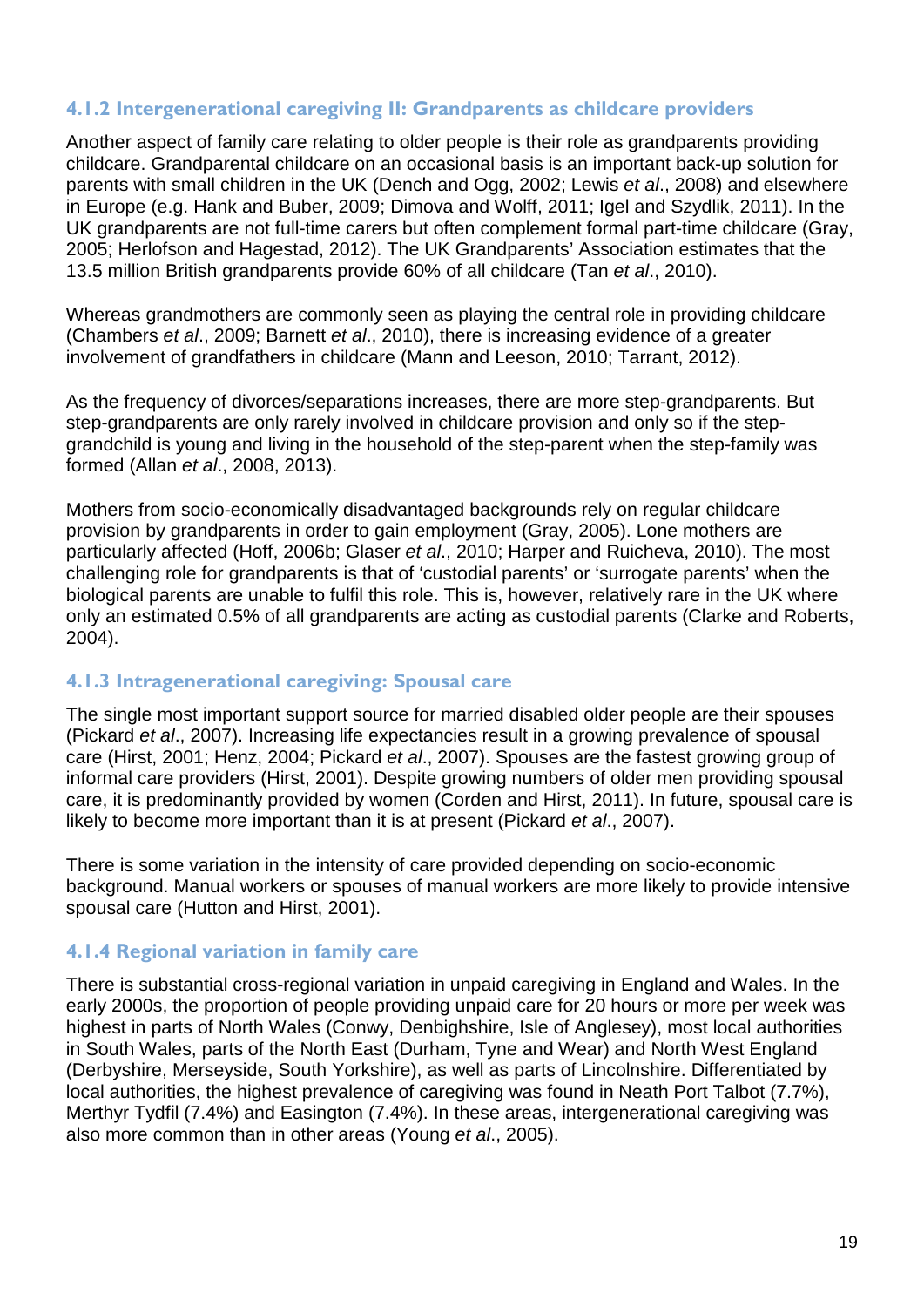Family caregiving is generally more common in socio-economically deprived areas, which is a reflection of both greater need and greater availability of informal caregivers. Furthermore, regional differences are also reflected in the health conditions of family carers, ranging from slightly more than 10% reporting poor self-rated health to 25% in parts of South Wales, the North East (Durham, Tyne and Wear) and North West England (Leeds, Manchester, Sheffield) (Young *et al*., 2005).

On the other hand, family care provided by people from ethnic minority backgrounds is more common in the urban areas of Greater London and the West Midlands. Nearly half of them live in Greater London, and another 15% in the West Midlands. Considering the number of caregivers in the capital, 30% are from ethnic minority backgrounds; 8.4% of these are of Indian origin and 6.4% of Bangladeshi or Pakistani origin, thus representing the largest groups (Young *et al*., 2005).

### <span id="page-19-0"></span>**4.2 Challenges of contemporary and future family care**

In this section, current and future challenges to family care provision are discussed, focusing on gender differences in caregiving, the well-being of family carers, ethnic minority caregiving, difficulties in reconciling employment and caregiving, and caring for someone suffering from dementia.

#### <span id="page-19-1"></span>**4.2.1 Gendered division of labour**

Gender is the most important factor in determining whether an individual alters their working arrangements or quits employment altogether to provide care (Crompton *et al*., 2003). Although caregiving is still predominantly a female occupation, there is growing evidence of a greater role played by men in caregiving (Dahlberg *et al*., 2007). Amongst ELSA respondents, 15.1% of female and 10.9% of male respondents reported having cared for someone in the last month (Jivraj and Nazroo, 2012).

But despite increasing care provision by sons and husbands, daughters and wives continue to provide more care (Marmot *et al*., 2003; Phillips, 2007; Corden and Hirst, 2011; Della Giusta and Jewell, 2014). Likewise, grandfathers are increasingly involved in childcare provision, but not to the same extent as grandmothers (Chambers *et al*., 2009; Barnett *et al*., 2010; Mann and Leeson, 2010; Tarrant, 2012).

#### <span id="page-19-2"></span>**4.2.2 Health and socio-economic well-being of family carers**

The focus of this section is on health and well-being of the family carer rather than the care recipient. Family carers experience a subjective burden that has detrimental effects on their health (Mackenzie *et al*., 2007; Simon *et al*., 2009), especially when there is little support available or when the condition causing the need of care is particularly severe, as is the case with dementia (Leggett *et al*., 2010). Informal carers are 2.5 times more likely to experience psychological distress than non-carers (Simon *et al*., 2009). Working carers are two to three times more likely to suffer poor health than those without caregiving responsibilities (Buckner and Yeandle, 2006).

Evidence of the effect of socio-economic background on caregiving is inconclusive. Whereas previous evidence indicated that unpaid long-term care was more commonly provided by manual workers or spouses of manual workers (Hutton and Hirst, 2001; Glaser and Grundy, 2002), more recent evidence from ELSA shows that both women and men from the lowest income categories are least likely to have cared for someone in the last month (Jivraj and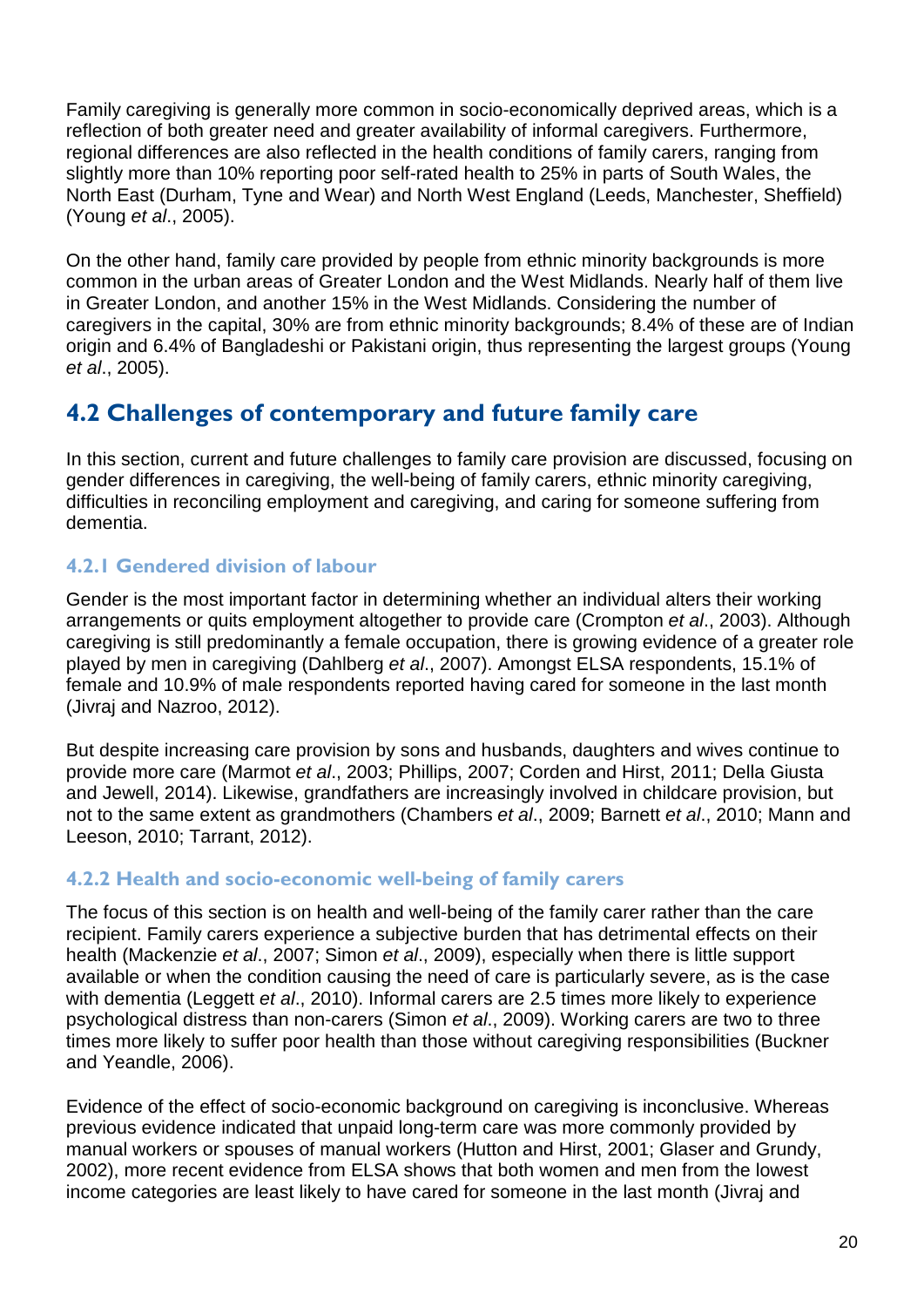Nazroo, 2012). This is likely to be an effect of poorer health amongst people from deprived backgrounds who on average need more support with mobility, self-care and instrumental activities of daily living.

#### <span id="page-20-0"></span>**4.2.3 Ethnic minority caregiving**

There are about 130,000 family carers from ethnic minority backgrounds who provide care for a minimum of 20 hours per week in England and Wales. Both women and men are involved in caregiving, although female caregiving is more common. Whereas intergenerational care is predominantly delivered by women, men are mainly involved in spousal care (Sin, 2006). Compared to the White majority, women are more likely to provide family care in Bangladeshi, Indian and Pakistani minorities, even when controlling for age, sex or socio-economic background (Young *et al*., 2005).

Family carers from ethnic minorities are less likely to access health care or social services (Merrell *et al*., 2006; Lawrence *et al*., 2008), which is mainly a result of lack of awareness (Mir and Tovey, 2003; Katbamna *et al*., 2004; Sin, 2006). This situation is aggravated for dementia caregivers due to lack of awareness of the illness in combination with experiences of stigmatisation, perceived personal/family responsibility of caring for a person with dementia, and negative experiences with health and social care services (Mukadam *et al*., 2011). Recognition of dementia as an illness and knowledge about dementia facilitated accessing help.

Socio-economic disadvantages experienced by caregivers from ethnic minority backgrounds are aggravated by poor health and poor housing conditions, often in deprived areas (Nazroo, 2006).

There are differences in the strength and structure of family care support networks across different ethnic minority groups (Phillips, 2007). Whereas Caribbean family carers could rely on extended support networks, carers from South Indian backgrounds are confined to support from other household members (Butt and Moriarty, 2004).

#### <span id="page-20-1"></span>**4.2.4 Reconciling family care and employment**

The aggregate cost of providing eldercare in lost productivity to US businesses is estimated to exceed \$17 billion per year (MetLife Mature Market Institute and National Alliance for Caregivers, 2006). For Germany, the annual costs of not reconciling employment and eldercare is estimated at €14,200 per employee (Schneider *et al*., 2011).

Yeandle *et al*. (2007) found that more than one-third of those combining work and care had considered giving up work altogether before reducing their working hours in order to better cope with both demands. Women can be trapped in low-paid part-time jobs because this enables them to combine paid work with caregiving tasks (Buckner and Yeandle, 2006).

Working-age women and men aged 52–64 years are most likely to provide family care for older family members (Jivraj and Nazroo, 2012). Typical difficulties experienced by working carers include lack of time, restricted opening hours, excessive stress and resulting health problems, family conflicts, work-related conflicts and financial pressures (Hamblin and Hoff, 2011; Hoff *et al*., 2014).

Reconciling employment and caregiving commitments is generally easier in the public than in the private sector, as well as in larger companies than in SMEs (Demetriades *et al*., 2006). In the private sector, industries which can easily replace staff (e.g. in the retail sector) are more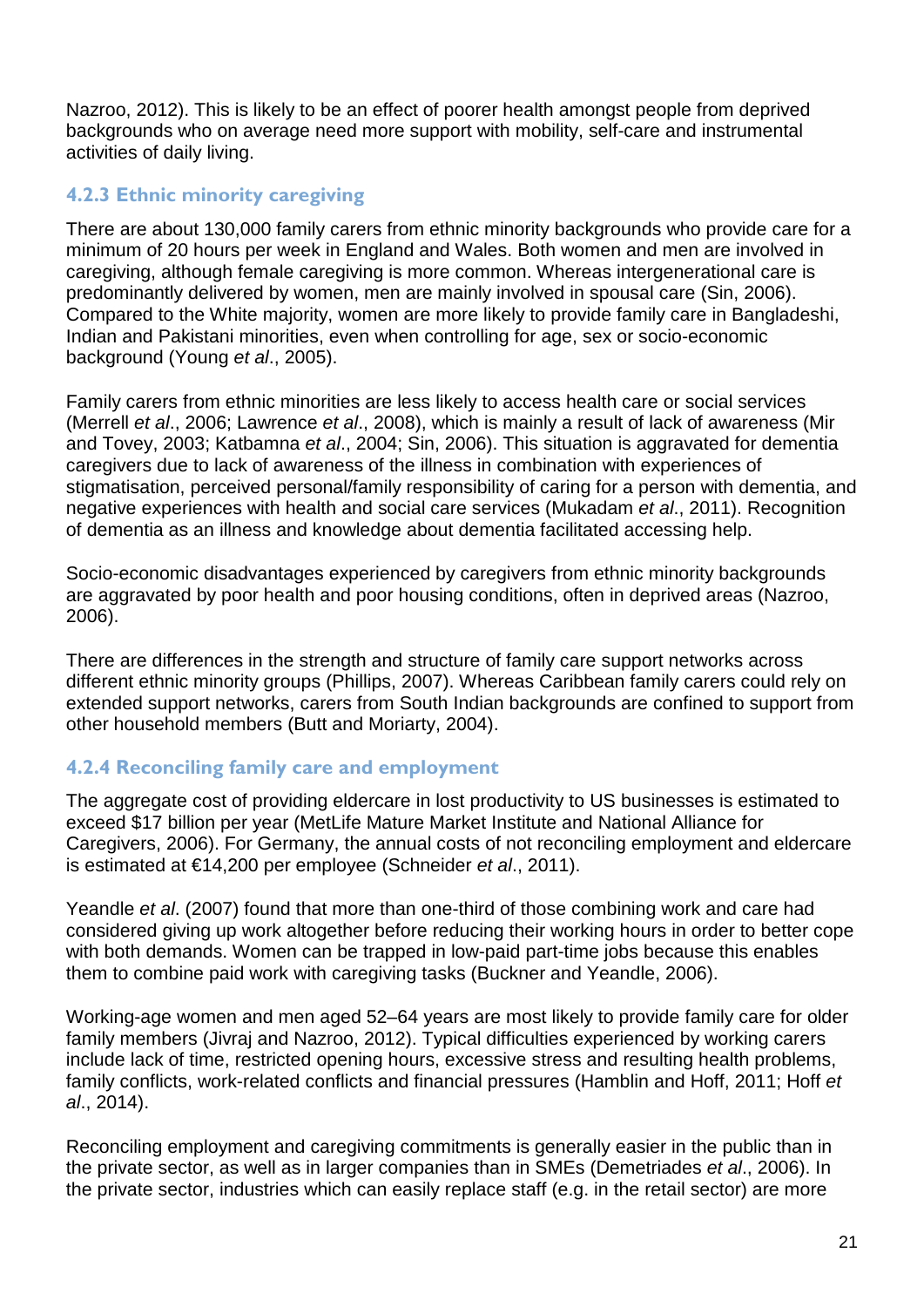likely to implement flexible working policies than those in which that is less possible (e.g. banking) (Bernard and Phillips, 2007). Working carers stress the importance of their managers being approachable, flexible and sympathetic. However, they also comment that too much is left to the discretion of line managers (Hamblin and Hoff, 2011; Hoff *et al*., 2014). The most effective means of support from the perspective of family carers are paid care leave, flexible working hours, flexible opening hours, respite care and day-care centres (Hoff *et al*., 2014).

#### <span id="page-21-0"></span>**4.2.5 Dementia caregiving**

One of the greatest challenges of family care is caregiving for someone suffering from dementia. Dementia is one of the main causes of disability in later life (Thompson *et al*., 2007). The onset of dementia is often associated with negative emotions about the unpredictable burden of dependence (Williams, 2011). Dementia is a neurodegenerative disease that results in memory loss and cognitive decline and subsequently increasing dependence of the care recipient and increasing care tasks over time for caregivers (Chiong-Rivero *et al*., 2011). As the illness progresses, the caregiver's relationship with the care recipient becomes more and more strained and the caregiving burden grows. Cognitive decline and increasing loss of social and role functioning can cause 'relational deprivation' (Dean and Wilcock, 2012; Roland and Chappell, 2015), often resulting in communication problems and conflicts (Roberto *et al*., 2011). Social isolation and stigmatisation follow (Chiong-Rivero *et al*., 2011). Eventually, many dementia carers need professional help from care services and rely on them to an increasing extent (Roland and Chappell, 2015).

The annual care costs of dementia in the UK amount to £26.3 billion – of which £11.6 billion are met by informal carers (Alzheimer's Society, 2014: ix). Expenditure on long-term care for dementia patients is projected to rise from 0.6% of GDP in 2002 to 0.82–0.96% of GDP in 2031 (Comas-Herrera *et al*., 2011). There are 850,000 people with dementia in the UK, and caring for each of them has an economic impact of almost £32,250 (Alzheimer's Society, 2014: ix). Projections forecast an increase in patient numbers to over 1 million by 2025 and more than 2 million by 2051 (Alzheimer's Society, 2014: viii), although some recent evidence suggests that the dementia prevalence in the UK and other high-income countries declined in line with reduced risk factors (better education, prevention and treatment) (Matthews *et al*., 2013).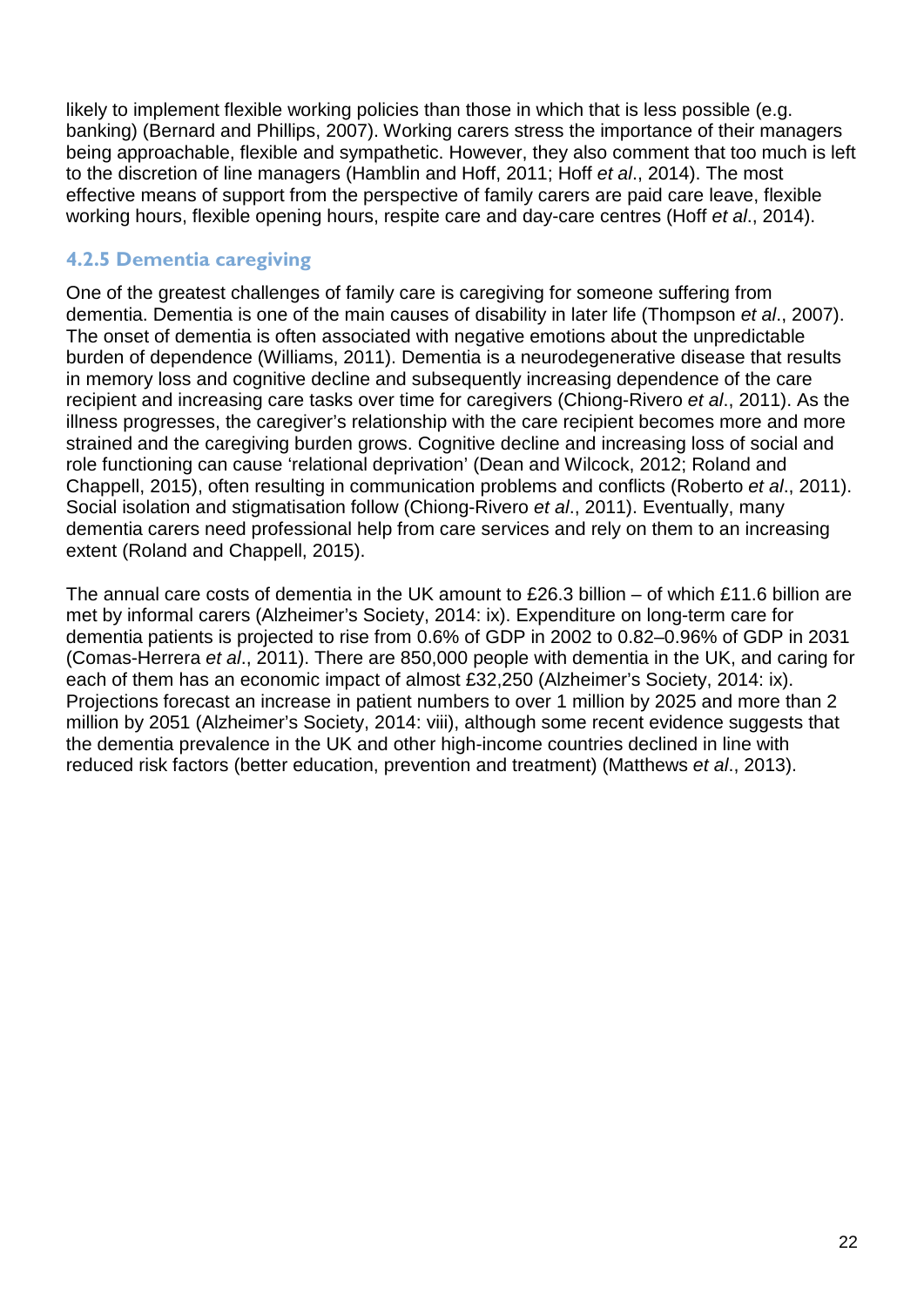## <span id="page-22-0"></span>**5. Conclusion and policy recommendations**

This report has reviewed the evidence on the state of family care in the UK. The economic value of family care provision exceeds that of formal care provision by several times. The numbers of people aged 80 years and over who are at greatest risk of requiring long-term care will double by mid-century. It remains to be seen to what extent lifestyle and medical treatment improvements will reduce the slope of rising care need.

Both the numbers of formal carers and family carers will have to increase in order to cope with increasing demand. Spousal care is set to become more important, and men are projected to play a greater role in caregiving. While the numbers of husbands/male partners and sons giving care are rising, informal care provided by wives/female partners and daughters are likely to continue to play the dominant role in caregiving.

In an employment-oriented social environment in which the generations within a family are separated geographically, families and couples, women and men, wives and husbands, daughters/daughters-in-law and sons/sons-in-law, as well as grandmothers and grandfathers, need support to deliver family care. A successful reconciliation of paid work and unpaid care work is a precondition for mastering the family care challenge ahead. Reducing working hours to zero in order to cope with the demands of caregiving is not an alternative if carers have to earn their current livelihood and their future pensions, as well as pay for additional care services.

Employers benefit from workers who manage to combine work and care effectively and can focus on employment-related tasks without distraction. The annual costs of not reconciling employment and eldercare is estimated at €14,200 per employee in Germany (Schneider *et al*., 2011). Enabling flexible working hours is the key support employers can provide. The introduction of 'working-life time accounts', i.e. an arrangement between employer and employee by which workers could save part of their monthly wage/salary for sabbatical leave, would be an innovative alternative available throughout a worker's life course. It could be administered by social security institutions or a quango to enable workers to change jobs without losing their entitlements. These so-called 'working-life time accounts' (in German: *'Lebensarbeitzeitkonten'*) were first introduced in Germany as a result of collective bargaining in the steel industry in October 2000 (Franke, 2011). Today, this option is protected by the Code of Social Law (*Sozialgesetzbuch SGB IV §§ 7.a-e*) and is intended as flexible leave of absence to be used as long-term care leave, parental leave, for part-time work or early retirement.

For the purpose of organising care, legal entitlements to unpaid as well as paid care leave are useful because they clarify the working carer's position in the workplace and thus help to prevent conflicts with line managers and work colleagues. If care leave payments cover a substantial part of the worker's salary for the limited period of time needed to organise care (for 10 working days, for example), it would allow them to focus on organising care effectively and to focus on work after their return.

Examples from the two societies in Europe with the oldest people, Germany and Italy, illustrate how paid leave schemes could be implemented: employees in Italy are entitled to three paid leave days per month to care for a disabled relative up to the third degree (i.e. spouse, children, parents, brothers and sisters, grandfather–grandchild, uncle–nephew) under the Care Act 104. Twenty-five of these 36 days of leave per year count towards pension benefits (Santini *et al*., 2011). In Germany, the 2012 Family Care Act introduced a paid family-care leave scheme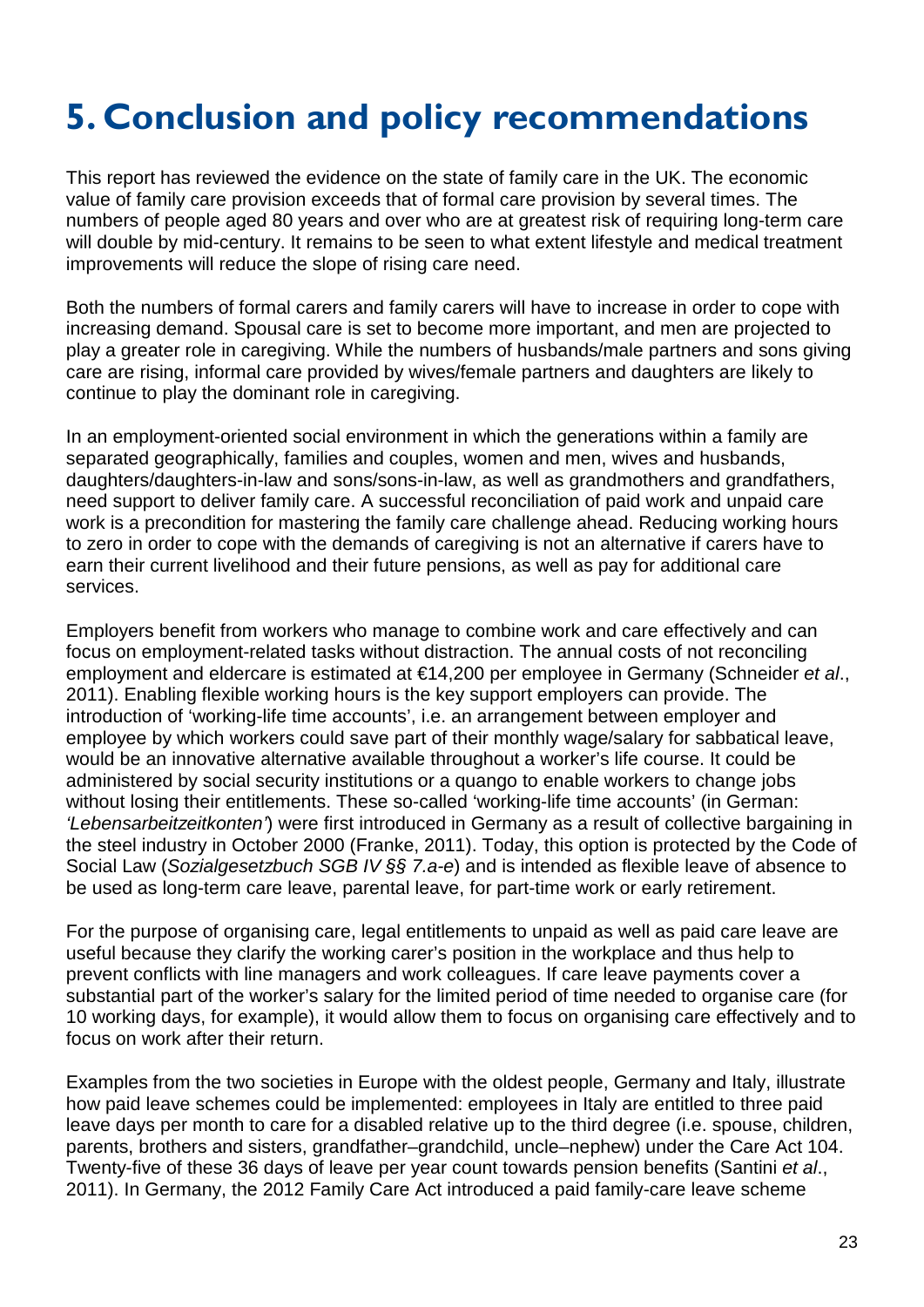(*Familienpflegezeitgesetz*), which entitles full-time working carers to reduce their working hours from full-time to part-time (50%) for two years to care for a family member part-time while earning 75% of their previous wages. After these two years, employees would return to full-time employment but would continue earning 75% of their wages until their 'virtual account' is rebalanced.

Despite stabilising a working carer's financial situation, this legislation was greeted with widespread criticism. Employers perceived it as placing substantial financial risks with them; carers' representatives claimed that it still reduced carers' incomes substantially, which they could not afford; and other critics pointed out that only workers in permanent positions could take advantage of this initiative – and not the growing numbers of employees on temporary contracts. In January 2015, a reformed Family Care Act was implemented, which includes a paid care leave element for organising care, the care support allowance (*Pflegeunterstützungsgeld*) and an interest-free loan to cover half of the forfeit income due to a reduction in working time. Carers are legally entitled to receive Care Support Allowance for up to six months for full-time care provision and for up to two years to cover lost income due to reducing their working hours to a minimum of 15 hours per week. Working carers are protected against job loss during that time (Hoff and Hamblin, 2015).

Several large employers in the UK have front-line staff dealing with working carers' issues and have in place policies that provide some degree of flexibility for carers, such as carers' leave, and mobility within the organisation to more suitable roles. Working carers employed by a publicly recognised 'best practice employer' are reluctant to leave their jobs there, even at the expense of better earnings or career prospects elsewhere (Hamblin and Hoff, 2011).

Greater efforts are needed to raise the awareness of line managers/work colleagues as well as the general public of the conflicting demands faced by people combining employment and caregiving. More awareness-raising activities need to target ethnic minority carers who are often unaware of care-related services available to them. This includes better preparation of care providers for the specific needs of care recipients and carers from ethnic minority backgrounds as well as establishing culturally sensitive care provision.

Improvements in assistive technologies and in home-office technologies may contribute to a better reconciliation of paid work and family care in future, particularly if telecare/assistive technologies are integrated in care networks (Yeandle, 2014). Care networks link a variety of informal care, home care, social care, health care, geriatric care and auxiliary services. They hold the key to good-quality service provision in remote rural areas (Hoff, 2012).

Regional variation poses a substantial challenge in the UK. Whereas Greater London in particular, as well as the South East and the West Midlands, have relatively young populations, the demographic profiles of some rural areas in North and South Wales, North West, North East and South West England are characteristic of advanced ageing societies. There is a mismatch between demographic need and rural infrastructure that needs to be addressed in future. Assistive technologies and care networks have the potential to address some of these needs but require nationwide high-speed broadband connections.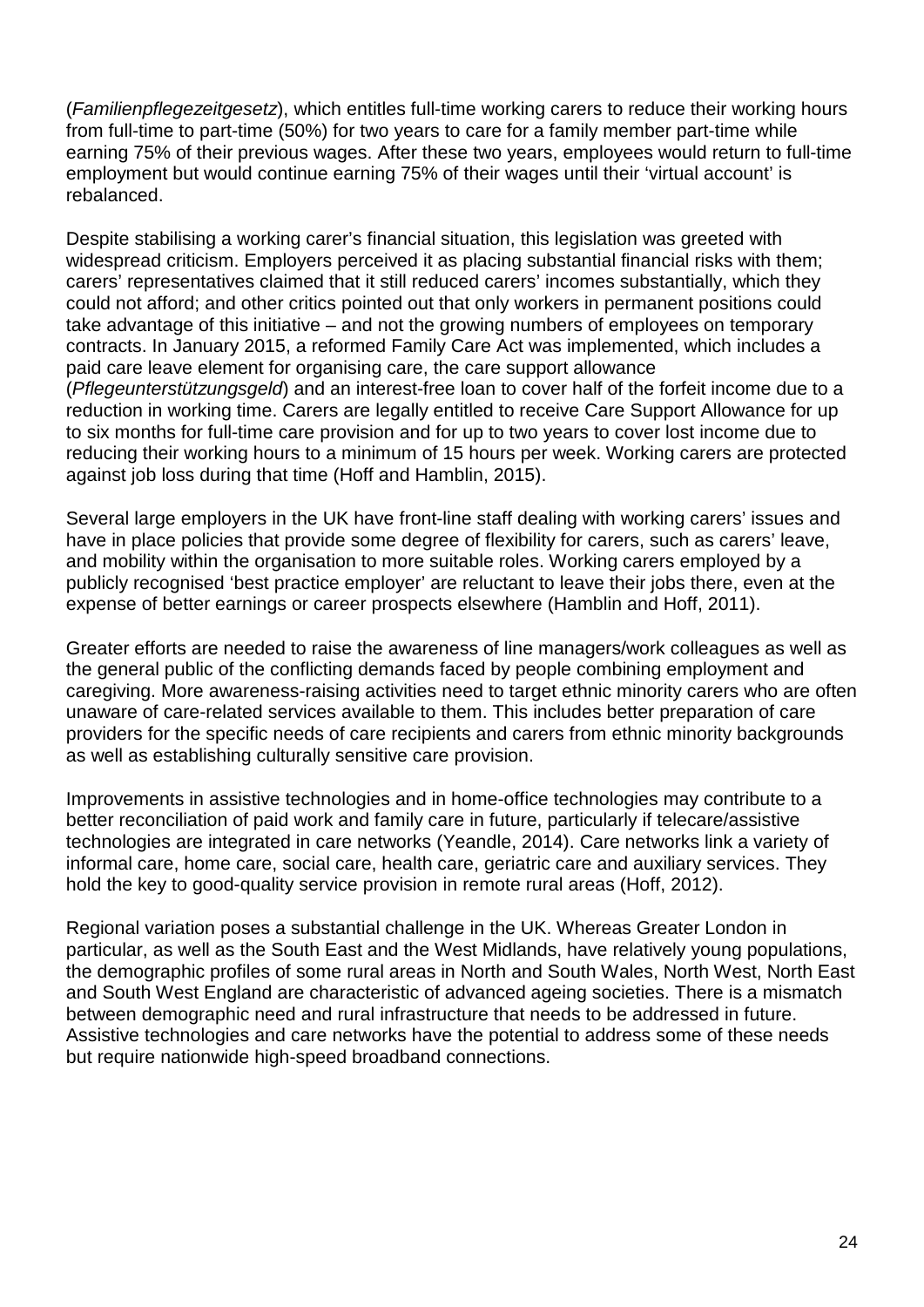## <span id="page-24-0"></span>**References**

Abuladze, L. and Sakkaeus, L. (2013) Social networks and everyday activity limitations. In Börsch-Supan, A., Brandt, M., Litwin, H. and Weber, G. (eds) *Active Ageing and Solidarity between Generations in Europe.* de Gruyter: Berlin, pp. 311–322.

Allan, G., Hawker, S. and Crow, G. (2008) Kinship in stepfamilies. In Pryor, J. (ed.) *The International Handbook of Stepfamilies.* Wiley: Hoboken, NJ, pp. 323–344.

Allan, G., Hawker, S. and Crow, G. (2013) *Stepfamilies*. Palgrave Macmillan: Basingstoke.

Alzheimer's Society (2014) *Dementia UK: Update*. Alzheimer's Society: London.

Ball, J. and Pike, G. (2007) *Black and Minority Ethnic and Internationally Recruited Nurses: Results from RCN Employment/Working Well Surveys 2005 and 2002.* Royal College of Nursing: London. Available at: www.rcn.org.uk/ data/assets/pdf\_file/0006/78729/003104.pdf (accessed 14 July 2015).

Barnett, M., Scaramella, L., Neppl, T., Ontai, L. and Conger, R. (2010) *Intergenerational relationship quality, gender and grandparent involvement*. Family Relations 59, 28–44.

Bayliss, J. and Sly, F. (2010) *Ageing across the UK*. Regional Trends No 42: 2010 edition. Office for National Statistics: London.

Beaujouan, E. and Bhrolcháin, M. N. (2011) *Cohabitation and marriage in Britain since the 1970s*. Population Trends 145, Autumn 2011. University of Southampton: ESRC Centre for Population Change.

Bell, D. and Rutherford, A. (2013) *Individual and geographic factors in the formation of care networks in the UK*. Population, Space and Place 19, 727–737.

Bengtson, V. L., Rosenthal, C. and Burton, L. (1990) Families and aging: Diversity and heterogeneity. In Binstock, R. H. and George, L. (eds) *Handbook of Ageing and the Social Sciences.* Academic Press: San Diego, CA, pp. 263–287.

Bernard, M. and Phillips, J. (2007) *Working carers of older adults. What helps and what hinders in juggling work and care?* Community, Work and Family 10, 139–160.

Berrington, A., Stone, J. and Falkingham, J. (2009) *The changing living arrangements of young adults in the UK*. *ESRC Centre for Population Change, Briefing 7.* Available at: [www.cpc.ac.uk/publications/cpc\\_briefing\\_papers/pdf/BP7\\_Living\\_Arrangements\\_of\\_Young\\_Ad](http://www.cpc.ac.uk/publications/cpc_briefing_papers/pdf/BP7_Living_Arrangements_of_Young_Adults_in_the_UK.pdf) [ults\\_in\\_the\\_UK.pdf](http://www.cpc.ac.uk/publications/cpc_briefing_papers/pdf/BP7_Living_Arrangements_of_Young_Adults_in_the_UK.pdf) (accessed 27 July 2015).

Bertram, H. (2000) Die verborgenen familiären Beziehungen in Deutschland: Die multilokale Mehrgenerationenfamilie [The hidden family relations in Germany: the multi-local multigenerational family]. In Kohli, M. and Szydlik, M. (eds) *Generationen in Familie und Gesellschaft [Generations in Family and Society].* Leske + Budrich: Opladen, pp. 97–121.

Buckner, L. and Yeandle, S. (2006) *More than a Job. Working Carers: Evidence from the 2001 Census*. Report for Carers UK. University of Leeds: Leeds.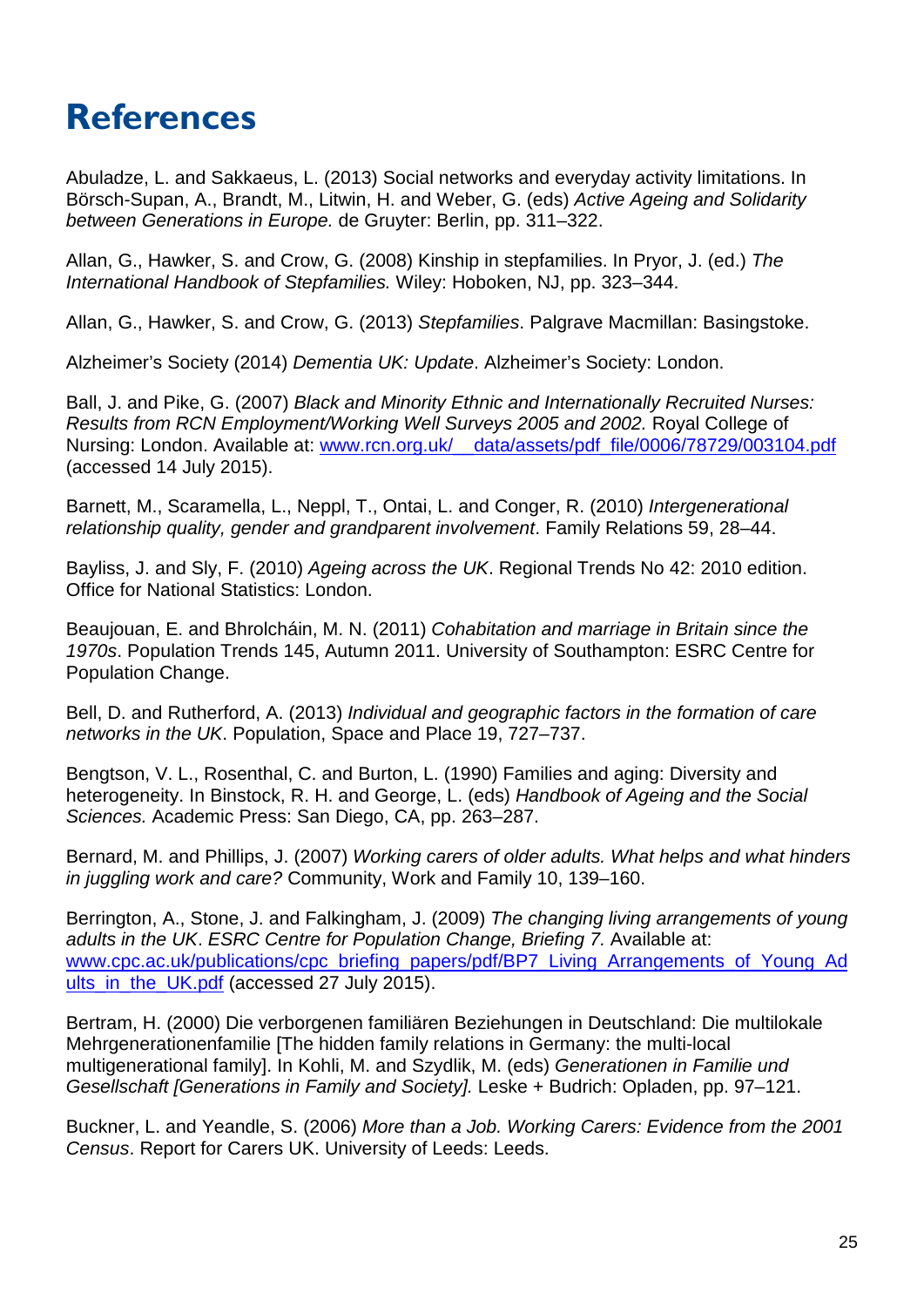Butt, J. and Moriarty, J. (2004) Social support and ethnicity in old age. In Walker, A. and Hennessy, C. (eds) *Growing Older: Quality of Life in Old Age.* The Open University Press: Buckingham, pp. 167–187.

Cangiano, A., Shutes, I., Spencer, S. and Leeson, G. (2009) *Migrant Care Workers in Ageing Societies: Research Findings in the United Kingdom*. COMPAS: Oxford.

Chambers, P., Allan, G., Phillipson, C. and Ray, M. (2009) *Family Practices in Later Life*. Policy Press: Bristol.

Chiong-Rivero, H., Ryan, G. W., Flippen, C., Bordelon, Y., Szumski, N. R., Zesiewicz, T. A. and Vickrey, B. G. (2011) *Patients' and caregivers' experiences of the impact of Parkinson's disease on health status*. Patient-related Outcome Measures 2, 57–70.

Clarke, L. and Roberts, C. (2004) The meaning of grandparenthood and its contribution to the quality of life of older people. In Walker, A. and Hagan Hennessy, C. (eds) *Growing Older: Quality of Life in Old Age.* Open University Press: Maidenhead, pp. 188–208.

Comas-Herrera, A. and Wittenberg, R. (2009) *Expected Life Time Costs of Social Care for People Aged 65 and Over in England. Report to the Department of Health*. PSSRU, Discussion Paper 2638, London School of Economics and Political Science: London.

Comas-Herrera, A., Northey, S., Wittenberg, R., Knapp, M., Bhattacharyya, S. and Burns, A. (2011) *Future costs of dementia-related long-term care: Exploring future scenarios*. International Psychogeriatrics 23(01), 20–30.

Corden, A. and Hirst, M. (2011) *Partner care at the end-of-life: Identity, language and characteristics*. Ageing and Society 31(2), 217–242.

Crompton, R., Dennett, J. and Wigfield, A. (2003) *Organisations, Careers and Caring*. The Policy Press for the Joseph Rowntree Foundation: Bristol. Available at: [www.jrf.org.uk/sites/files/jrf/jr155-organisations-careers-caring.pdf](http://www.jrf.org.uk/sites/files/jrf/jr155-organisations-careers-caring.pdf) (accessed 29 July 2015).

Curtis, L. (2014) *Unit Costs of Health and Social Care 2014*. PSSRU: Canterbury.

Dahlberg, L., Demack, S. and Bambra, C. (2007) *Age and gender of informal carers: A population-based study in the UK*. Health and Social Care in the Community 15(5), 439–445.

Dale, A., Lindley, J. and Dex, S. (2006) *A life-course perspective on ethnic differences in women's economic activity in Britain*. European Sociological Review 22(3), 323.

Dean, K. and Wilcock, G. (2012) *Living with mild cognitive impairment: the patient's and carer's experience*. International Psychogeriatrics 24(6), 871–881.

Della Giusta, M. and Jewell, S. (2014) *Unpaid work and conformity: Why care?* Cambridge Journal of Economics, doi: 10.1093/cje/beu061 [advance access].

Demetriades, S., Meixner, M. and Barry, A. (2006) *Reconciliation of Work and Family Life and Collective Bargaining in the European Union. An analysis of EIRO articles*. European Foundation for the Improvement of Living and Working Conditions: Dublin.

Dench, J. and Ogg, J. (2002) *Grandparenting in Britain: A Baseline Study.* Institute of Community Studies: London.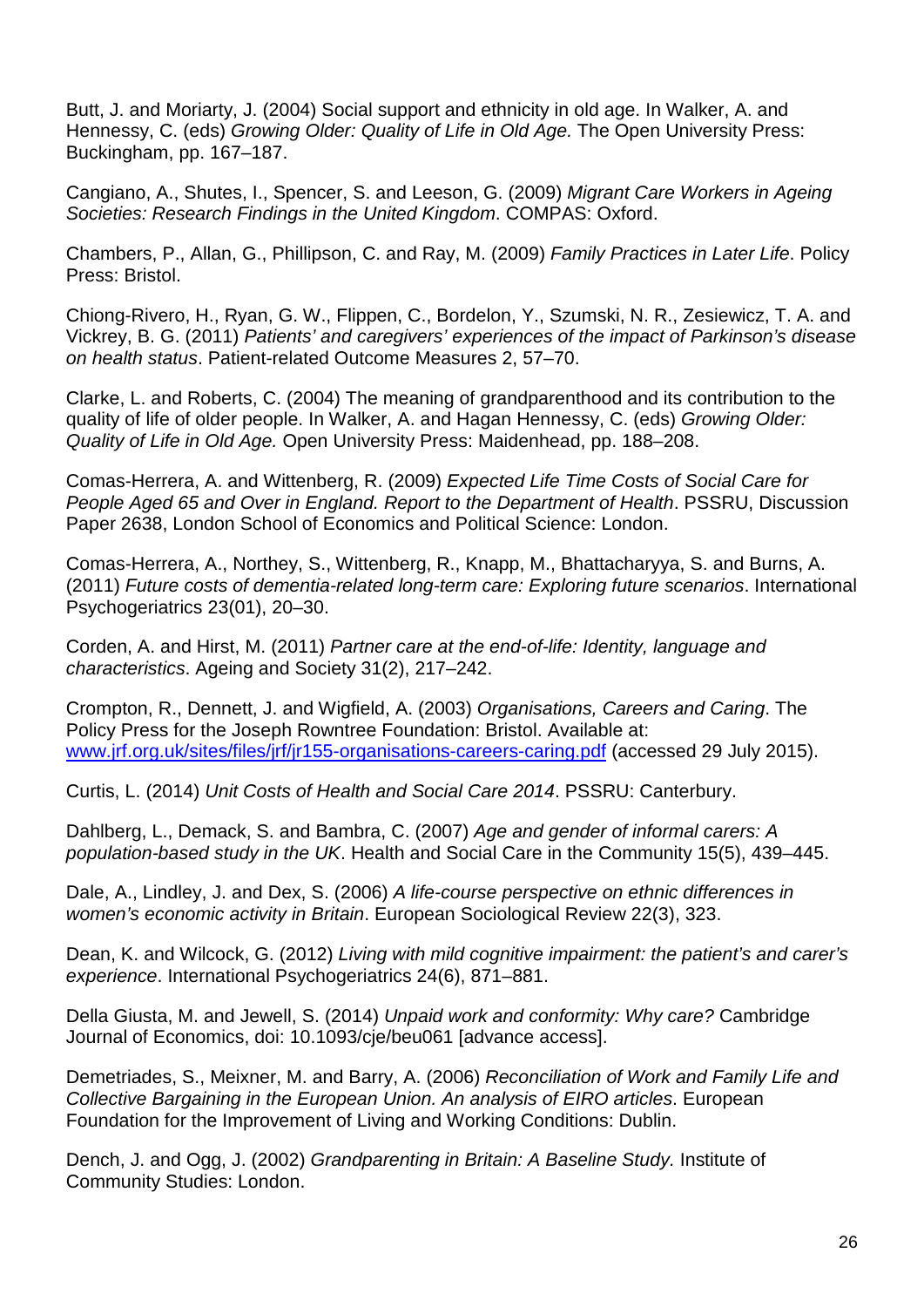Department of Health (2000) *Shaping the Future NHS: Long-term Planning for Hospitals and Related Services*. DoH: London.

Dimmock, B., Bornat, J., Pearce, S. and Jones, D. (2004) Intergenerational relationships among UK stepfamilies. In Harper, S. (ed.) *Families in Ageing Societies*. Oxford: Oxford University Press, pp. 82–94.

Dimova, R. and Wolff, F.-C. (2011) *Do downward private transfers enhance maternal labor supply? Evidence from around Europe*. Journal of Population Economics 24(3), 911–933.

Dykstra, P. A. and Fokkema, T. (2011) *Relationships between parents and their adult children: A West European typology of late-life families*. Ageing and Society 31(4), 545–569.

Dykstra, P. A. and Hagestad, G. O. (2007) *Childlessness and parenthood in two centuries*. Journal of Family Issues 28(11), 1518–1532.

Dykstra, P. A. and Komter, A. E. (2012) *Generational interdependencies in families*. Demographic Research 27, 487–506.

Eurostat (2011a) *Demography Report 2010: Older, More Numerous and Diverse Europeans*. European Commission: Brussels.

Eurostat (2011b) The greying of the baby boomers: A century-long view of ageing in European populations. *Eurostat statistics in focus,* 23/2011.

Eurostat (2014) *Mean age of women at childbirth*. Available at: http://appsso.eurostat.ec.europa.eu/nui/show.do?dataset=edat\_lfs\_9912&lang=en (accessed 31 July 2015).

Eurostat (2015a) *Mortality and life expectancy statistics*. Available at: [http://ec.europa.eu/eurostat/statistics](http://ec.europa.eu/eurostat/statistics-explained/index.php/Mortality_and_life_expectancy_statistics)[explained/index.php/Mortality\\_and\\_life\\_expectancy\\_statistics](http://ec.europa.eu/eurostat/statistics-explained/index.php/Mortality_and_life_expectancy_statistics) (accessed 31 July 2015).

Eurostat (2015b) *Population by educational attainment level, sex, age and country of birth*. Available at:<http://appsso.eurostat.ec.europa.eu/nui/submitViewTableAction.do> (accessed 15 July 2015).

Evandrou, M. and Falkingham, J. (2000) *Looking back to look forward: Lessons from four birth cohorts for ageing in the 21st century*. Population Trends 99, 27–36.

Evandrou, M., Falkingham, J. and Green, M. (2010) *Migration in later life: Evidence from the British Household Panel Survey*. Population Trends 141, 77–94.

Ferguson, N. (2004) *Grandparenting in Divorced Families*. Policy Press: Bristol.

Fernández, J. L. and Forder, J. (2010) *Equity, efficiency, and financial risk of alternative arrangements for funding long-term care systems in an ageing society*. Oxford Review of Economic Policy 26(4), 713–733.

Fleckenstein, T. and Seeleib-Kaiser, M. (2011) *Business, skills and the welfare state: The political economy of employment-oriented family policy in Britain and Germany*. Journal of European Social Policy 21(2), 136–149.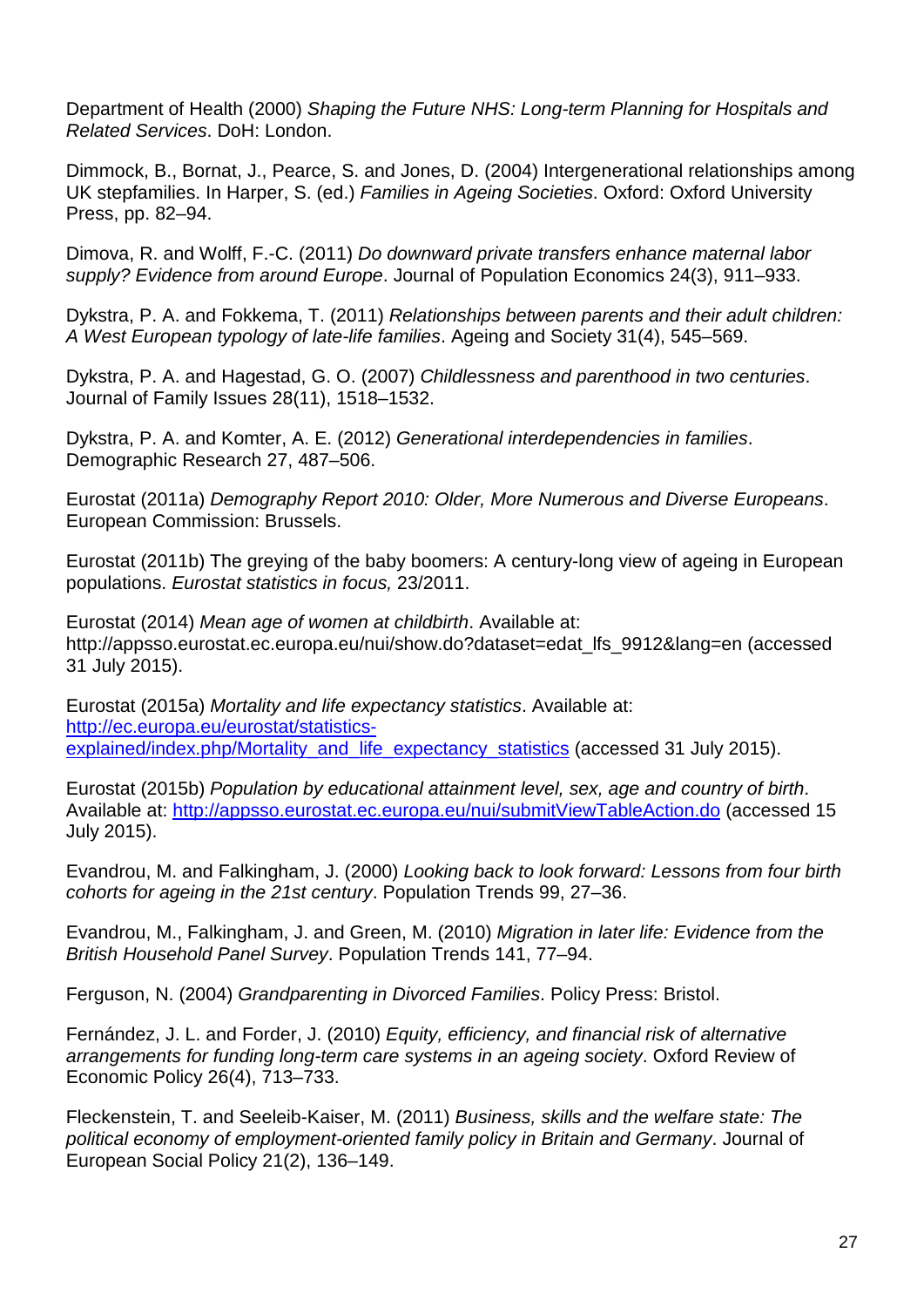Fors, S. and Lennartson, C. (2008) *Social mobility, geographical proximity and intergenerational family contact in Sweden*. Ageing and Society 28, 253–270.

Franke, A. (2011) *Carers@Work. The Reconciliation of Work and Care in Europe: The Social Policy Context.* TU Dortmund: Dortmund. Available at: [www.carersatwork.tu](http://www.carersatwork.tu-dortmund.de/download/Social_Policy.pdf)[dortmund.de/download/Social\\_Policy.pdf](http://www.carersatwork.tu-dortmund.de/download/Social_Policy.pdf) (accessed 15 July 2015).

Glaser, K. and Grundy, E. (2002) *Class, caring and disability: Evidence from the British Retirement Survey*. Ageing and Society 22(3), 325–342.

Glaser, K., Montserrat, E., Waginger, U., Price, D., Stuchbury, R. and Tinker, A. (2010) *Grandparenting in Europe.* Grandparent Plus: London.

Gray, A. (2005) *The changing availability of grandparents as carers and its implications for childcare policy in the UK*. Journal of Social Policy 34(4), 557–577.

Haberkern, K. and Szydlik, M. (2010) *State care provision, societal opinion and children's care of older parents in 11 European countries*. Ageing and Society 30(2), 299–323.

Hagestad, G. O. and Call, V. R. A. (2007) *Pathways to childlessness*. Journal of Family Issues 28(10), 1338–1361.

Hamblin, K. A. and Hoff, A. (2011) *Carers@Work. Carers Between Work and Care – Conflict or Chance? UK National Report*. Oxford Institute of Ageing: Oxford.

Hank, K. (2007) *Proximity and contacts between older parents and their children: A European comparison*. Journal of Marriage and the Family 69(1), 157–173.

Hank, K. and Buber, I. (2009) *Grandparents caring for their grandchildren*. Journal of Family Issues 30(1), 53–73.

Harper, S. (2006) *Ageing Societies*. Hodder Arnold: London.

Harper, S. and Levin, S. (2005) *Family care, independent living and ethnicity*. Social Policy and Society 4(2), 157–169.

Harper, S. and Ruicheva, I. (2010) *Grandmothers as replacement parents and partners: the role of grandmotherhood in single parent families*. Journal of Intergenerational Relationships 8(3), 219–233.

Haskey, J. (2005) *Living arrangements in contemporary Britain: having a partner who usually lives elsewhere and living apart together (LAT)*. Population Trends 122, 35–45.

Henz, U. (2004) *The effects of informal care on paid-work participation in Great Britain: A lifecourse perspective*. Ageing and Society 24: 851–880.

Herlofson, K. and Hagestad, G. O. (2012) Transformations in the role of grandparents across welfare states. In Arber, S. and Timonen, V. (eds) *Contemporary Grandparenting: Changing Family Relationships in Global Contexts*. Policy Press: Bristol, pp. 27–50.

Hirst, M. (2001) *Trends in informal care in Great Britain during the 1990s*. Health and Social Care in the Community 9(6), 348–357.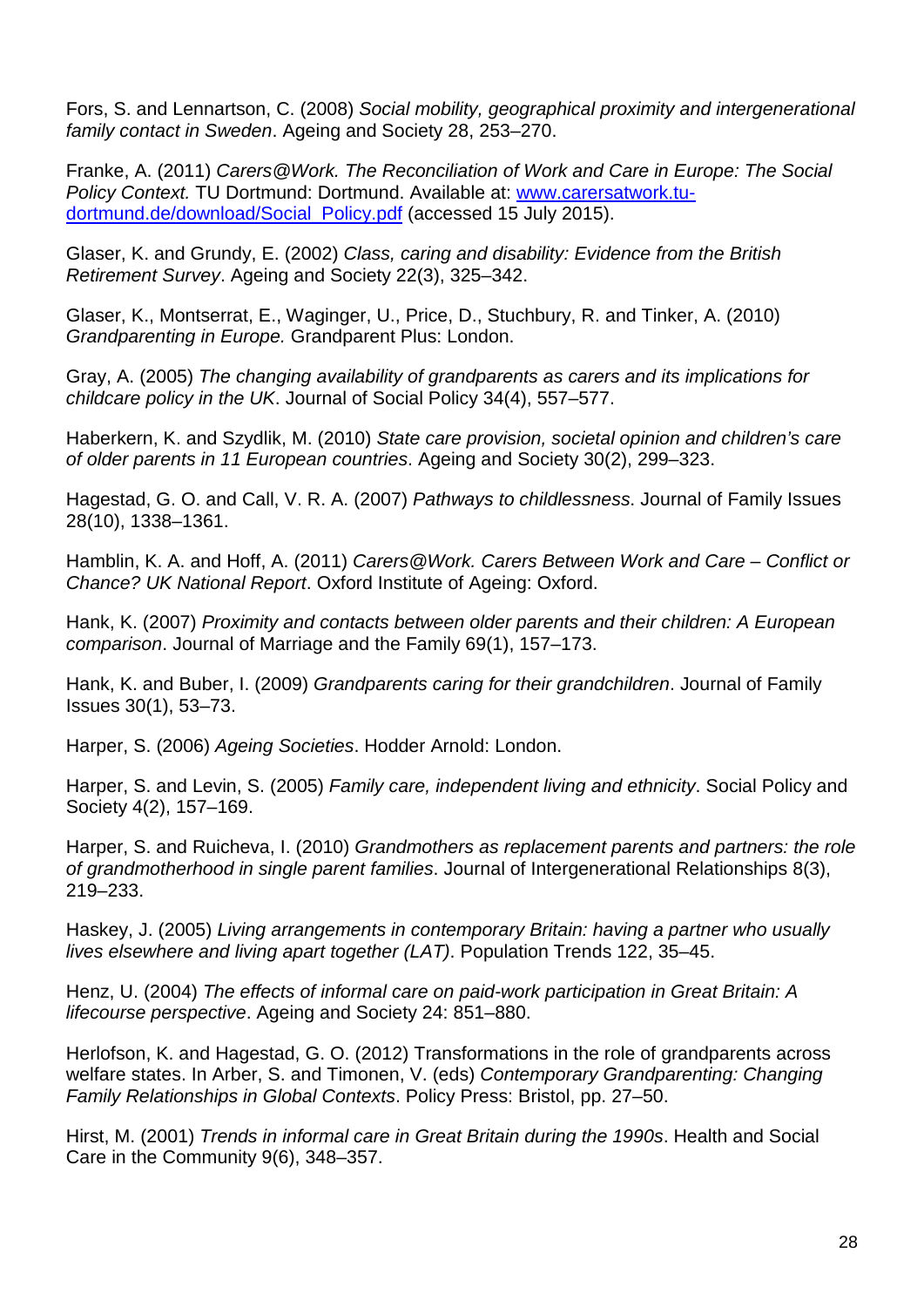Hirst, M. and Corden, A. (2010) *Change in living arrangements following death of a partner in England and Wales, 1971 to 2001*. Population Trends 141, 130–150.

Hoff, A. (2006a) *Geographical proximity and contact frequency between older parents and their adult children in Germany: Cross-cohort and longitudinal perspectives*. Generations Review Journal of the British Society of Gerontology 16(2), 16–22.

Hoff, A. (2006b) *Lone Mothers between the Welfare State and Informal Support: A Cross-National Comparison of Germany and the UK*. The Edwin Mellen Press: Lewiston, NY.

Hoff, A. (2012) *Ergebnisbericht der Ersten Netzwerkbefragung im Rahmen des Evaluationsprojekts "Modellregionen für die geriatrische Versorgung in Sachsen" [Findings report of the first network evaluation of the "Model regions of geriatric care provision in Saxony"].* Zittau/Goerlitz University of Applied Sciences: Goerlitz.

Hoff, A. and Hamblin, K. (2015) Comparing working carers' reconciliation strategies in Germany, Italy, Poland, and the UK. In Reichert, M., Perek-Bialas, J. and Hamblin, K. (eds) *Carers@Work. Carers between Work and Care.* VS Verlag für Sozialwissenschaften: Wiesbaden.

Hoff, A., Reichert, M., Hamblin, K., Perek-Bialas, J. and Principi, A. (2014) *Comparing working carers' reconciliation strategies and company-based reconciliation policies and their effect on working carers' well-being*. Vulnerable Groups and Inclusion 5, 1–25.

Holmes, J. and Kiernan, K. (2010) *Fragile Families in the UK: Evidence from the Millennium Cohort Study*. University of York: York. Available at: [www.york.ac.uk/media/spsw/documents/research-and](http://www.york.ac.uk/media/spsw/documents/research-and-publications/HolmesKiernan2010FragileFamiliesInTheUKMillenniumCohort.pdf)[publications/HolmesKiernan2010FragileFamiliesInTheUKMillenniumCohort.pdf](http://www.york.ac.uk/media/spsw/documents/research-and-publications/HolmesKiernan2010FragileFamiliesInTheUKMillenniumCohort.pdf) (accessed 15 July 2015).

Hutton, S. and Hirst, M. (2001) *Caring Relationships over Time*. Social Policy Research Unit: York.

Igel, C. and Szydlik, M. (2011) *Grandchild care and welfare state arrangements in Europe*. Journal of European Social Policy 21(3), 210–224.

Jivraj, S. and Nazroo, J. (2012) Social domain tables. In Banks, J., Nazroo, J. and Steptoe, A. (eds) *The Dynamics of Ageing: Evidence from the English Longitudinal Study of Ageing 2002– 2010 (Wave 5)*. Institute for Fiscal Studies: London, pp. 259–293.

Joshi, H. (2007) *Social Polarization in Reproduction. From Boom to Bust? Fertility, Ageing and Demographic Change*. Centre Forum: London.

Katbamna, S., Ahmad, W., Bhakta, P., Baker, R. and Parker, G. (2004) *Do they look after their own? Informal support for South Asian carers*. Health and Social Care in the Community 12, 398–406.

Kneale, D. and Joshi, H. (2010) *Postponement and childlessness: Evidence from two British cohorts*. Demographic Research 19(58), 1935–1964.

Lawrence, V., Murray, J., Samsi, K. and Banerjee, S. (2008) *Attitudes and support needs of Black Caribbean, south Asian and White British carers of people with dementia in the UK*. The British Journal of Psychiatry 193(3), 240–246.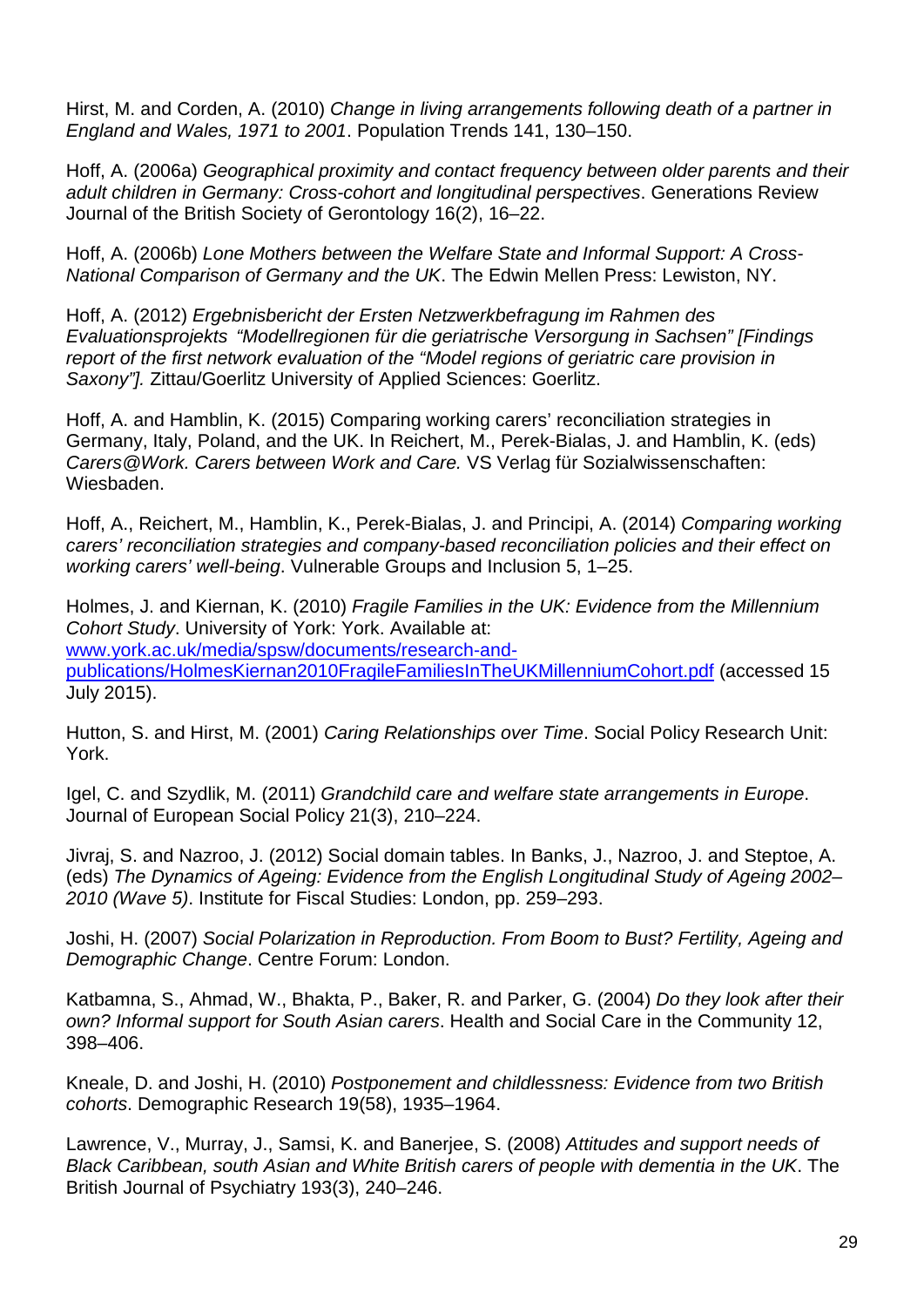Leach, R., Phillipson, C., Biggs, S. and Money, A. (2008) *Sociological perspectives on the baby boomers: An exploration of social change*. Quality in Ageing 9(1), 19–26.

Leggett, A. N., Zarit, S., Taylor, A. and Galvin, J. A. (2010) *Stress and burden among caregivers of patients with Lewy body dementia*. The Gerontologist 51(1), 76–85.

Lewis, J., Campbell, M. and Huerta, C. (2008) *Patterns of paid and unpaid work in Western Europe: Gender, commodification, preferences and the implications for policy*. Journal of European Social Policy 18(1), 21–37.

Mackenzie, A., Perry, L., Lockhart, E., Cottee, M., Cloud, G. and Mann, H. (2007) *Family carers of stroke survivors: Needs, knowledge, satisfaction and competence in caring*. Disability and Rehabilitation 29(2), 111–121.

Mahne, K. and Motel-Klingebiel, A. (2010) Familiale Generationenbeziehungen [Intergenerational family relations]. In Motel-Klingebiel, A., Wurm, S. and Tesch-Römer, C. (eds) *Altern im Wandel [Changing Ageing]*. Verlag W. Kohlhammer: Stuttgart, pp. 188–214.

Mann, R. and Leeson, G. (2010) *Grandfathers in contemporary families in Britain*. Journal of Intergenerational Relationships 8(3), 234–248.

Marmot, M., Banks, J., Blundell, R., Lessof, C. and Nazroo, J. (eds) (2003) *Health, Wealth and Lifestyles of the Older Population in England: The 2002 English Longitudinal Study of Ageing.*  Institute for Fiscal Studies: London.

Matthews, F. E., Arthur, A., Barnes, L. E., Bond, J., Jagger, C., Robinson, L. and Brayne, C. (2013) *A two-decade comparison of prevalence of dementia in individuals aged 65 years and older from three geographical areas of England: Results of the Cognitive Function and Ageing Study I and II*. Lancet 382, 1405–1412.

Merrell, J., Kinsella, F., Murphy, F., Philpin, S. and Ali, A. (2006) *Accessibility and equity of health and social care services: Exploring the views and experiences of Bangladeshi carers in South Wales, UK*. Health and Social Care in the Community 14(3), 197–205.

MetLife Mature Market Institute and National Alliance for Caregiving (2006) *The MetLife Caregiving Cost Study: Productivity Losses to U.S. Business*. MetLife Mature Market Institute: Westport, CT; National Alliance for Caregiving: Bethesda, MD. Available at: [www.caregiving.org/data/Caregiver%20Cost%20Study.pdf](http://www.caregiving.org/data/Caregiver%20Cost%20Study.pdf) (accessed 29 July 2015).

Mir, G. and Tovey, P. (2003) *Asian carers' experiences of medical and social care*. British Journal of Social Work 33, 465–479.

Mukadam, N., Cooper, C. and Livingston, G. (2011) *A systematic review of ethnicity and pathways to care in dementia*. International Journal of Geriatric Psychiatry 26(1), 12–20.

Nazroo, J. (2006) Ethnicity and old age. In Vincent, J., Phillipson, C. and Downes, M. (eds) *The Futures of Old Age.* Sage: London, pp. 62–72.

Office for National Statistics (2011) *2010-based Period and Cohort Life Expectancy tables.* ONS: London. Available at: [www.ons.gov.uk/ons/dcp171780\\_238828.pdf](http://www.ons.gov.uk/ons/dcp171780_238828.pdf) (accessed 15 July 2015).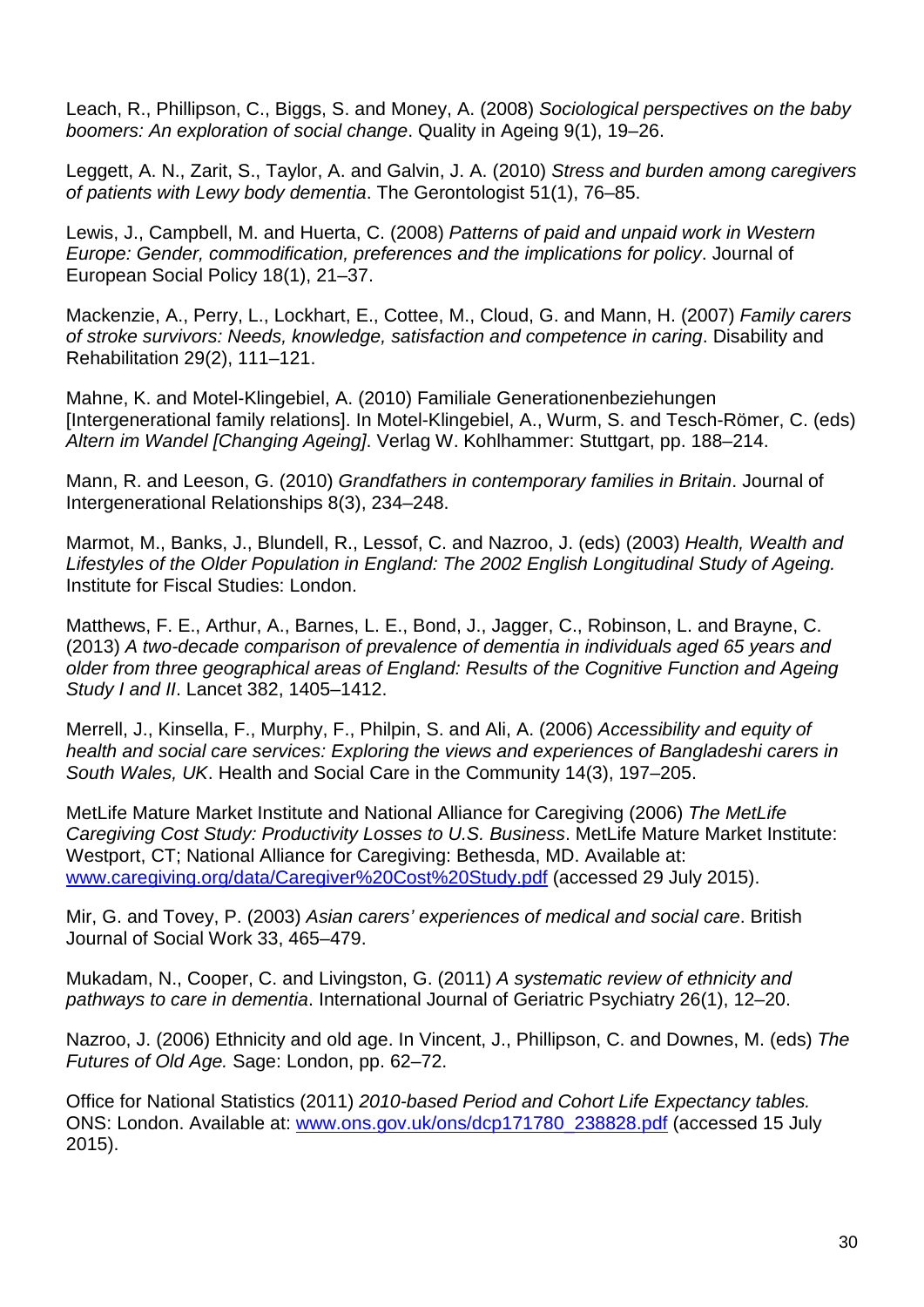*Office for National Statistics (2013a) 2011 Census Analysis: Unpaid Care in England and Wales, 2011 and Comparison with 2001*. ONS: London. Available at: [www.ons.gov.uk/ons/dcp171766\\_300039.pdf](http://www.ons.gov.uk/ons/dcp171766_300039.pdf) (accessed 15 July 2015).

Office for National Statistics (2013b) *Cohort Fertility, England and Wales, 2012*. ONS: London. Available at: [www.ons.gov.uk/ons/rel/fertility-analysis/cohort-fertility--england-and](http://www.ons.gov.uk/ons/rel/fertility-analysis/cohort-fertility--england-and-wales/2012/index.html)[wales/2012/index.html](http://www.ons.gov.uk/ons/rel/fertility-analysis/cohort-fertility--england-and-wales/2012/index.html) (accessed 15 July 2015).

Office for National Statistics (2013c) *What Does the 2011 Census Tell Us About Older People?* ONS: London. Available at: [www.ons.gov.uk/ons/dcp171776\\_325486.pdf](http://www.ons.gov.uk/ons/dcp171776_325486.pdf) (accessed 15 July 2015).

Office for National Statistics (2013d) *What does the 2011 Census Tell Us about the "Oldest Old" living in England & Wales?* ONS: London. Available at: [www.ons.gov.uk/ons/dcp171776\\_342117.pdf](http://www.ons.gov.uk/ons/dcp171776_342117.pdf) (accessed 15 July 2015).

Office for National Statistics (2013e) *Full report – Women in the Labour Market*. ONS: London. Available at: [www.ons.gov.uk/ons/dcp171776\\_328352.pdf](http://www.ons.gov.uk/ons/dcp171776_328352.pdf) (accessed 15 July 2015).

Office for National Statistics (2013f) *Full report – Graduates in the UK Labour Market 2013*. ONS: London. Available at: [www.ons.gov.uk/ons/dcp171776\\_337841.pdf](http://www.ons.gov.uk/ons/dcp171776_337841.pdf) (accessed 15 July 2015).

Office for National Statistics (2013g) *Older People Divorcing Infographic*. ONS: London. Available at: [www.ons.gov.uk/ons/rel/family-demography/older-people-divorcing/2011/info](http://www.ons.gov.uk/ons/rel/family-demography/older-people-divorcing/2011/info-older-people-divorcing.html)[older-people-divorcing.html](http://www.ons.gov.uk/ons/rel/family-demography/older-people-divorcing/2011/info-older-people-divorcing.html) (accessed 15 July 2015).

Office for National Statistics (2013h) *Families and Households*, 2013. ONS: London. Available at: [www.ons.gov.uk/ons/dcp171778\\_332633.pdf](http://www.ons.gov.uk/ons/dcp171778_332633.pdf) (accessed 15 July 2015).

Office for National Statistics (2014a) *National Life Tables, United Kingdom, 2011–2013*. ONS: London. Available at: [www.ons.gov.uk/ons/dcp171778\\_377972.pdf](http://www.ons.gov.uk/ons/dcp171778_377972.pdf) (accessed 15 July 2015).

Office for National Statistics (2014b) *Life Expectancy at Birth and at Age 65 by Local Areas in England and Wales, 2011–13*. ONS: London. Available at: [www.ons.gov.uk/ons/dcp171778\\_385458.pdf](http://www.ons.gov.uk/ons/dcp171778_385458.pdf) (accessed 15 July 2015).

Office for National Statistics (2014c) *Mind the Gap: London and Northern Regions Closing the Gap in Regional Life Expectancy*. ONS: London. Available at: [www.ons.gov.uk/ons/rel/subnational-health4/life-expectancy-at-birth-and-at-age-65-by-local](http://www.ons.gov.uk/ons/rel/subnational-health4/life-expectancy-at-birth-and-at-age-65-by-local-areas-in-england-and-wales/2011-13/sty-mind-the-gap.html)[areas-in-england-and-wales/2011-13/sty-mind-the-gap.html](http://www.ons.gov.uk/ons/rel/subnational-health4/life-expectancy-at-birth-and-at-age-65-by-local-areas-in-england-and-wales/2011-13/sty-mind-the-gap.html) (accessed 15 July 2015).

Office for National Statistics (2014d) *Childbearing of UK and Non-UK Born Women Living in the UK – 2011 Census Data*. ONS: London. Available at: [www.ons.gov.uk/ons/dcp171766\\_350433.pdf](http://www.ons.gov.uk/ons/dcp171766_350433.pdf) (accessed 15 July 2015).

Office for National Statistics (2014e) *Births in England and Wales, 2013*. ONS: London. Available at: [www.ons.gov.uk/ons/dcp171778\\_371129.pdf](http://www.ons.gov.uk/ons/dcp171778_371129.pdf) (accessed 15 July 2015).

Office for National Statistics (2014f) *2011 Census Analysis: Internal and International Migration of Older Residents (Aged 65 and Over) in England and Wales in the Year Prior to the 2011 Census*. ONS: London. Available at: [www.ons.gov.uk/ons/dcp171776\\_377047.pdf](http://www.ons.gov.uk/ons/dcp171776_377047.pdf) (accessed 15 July 2015).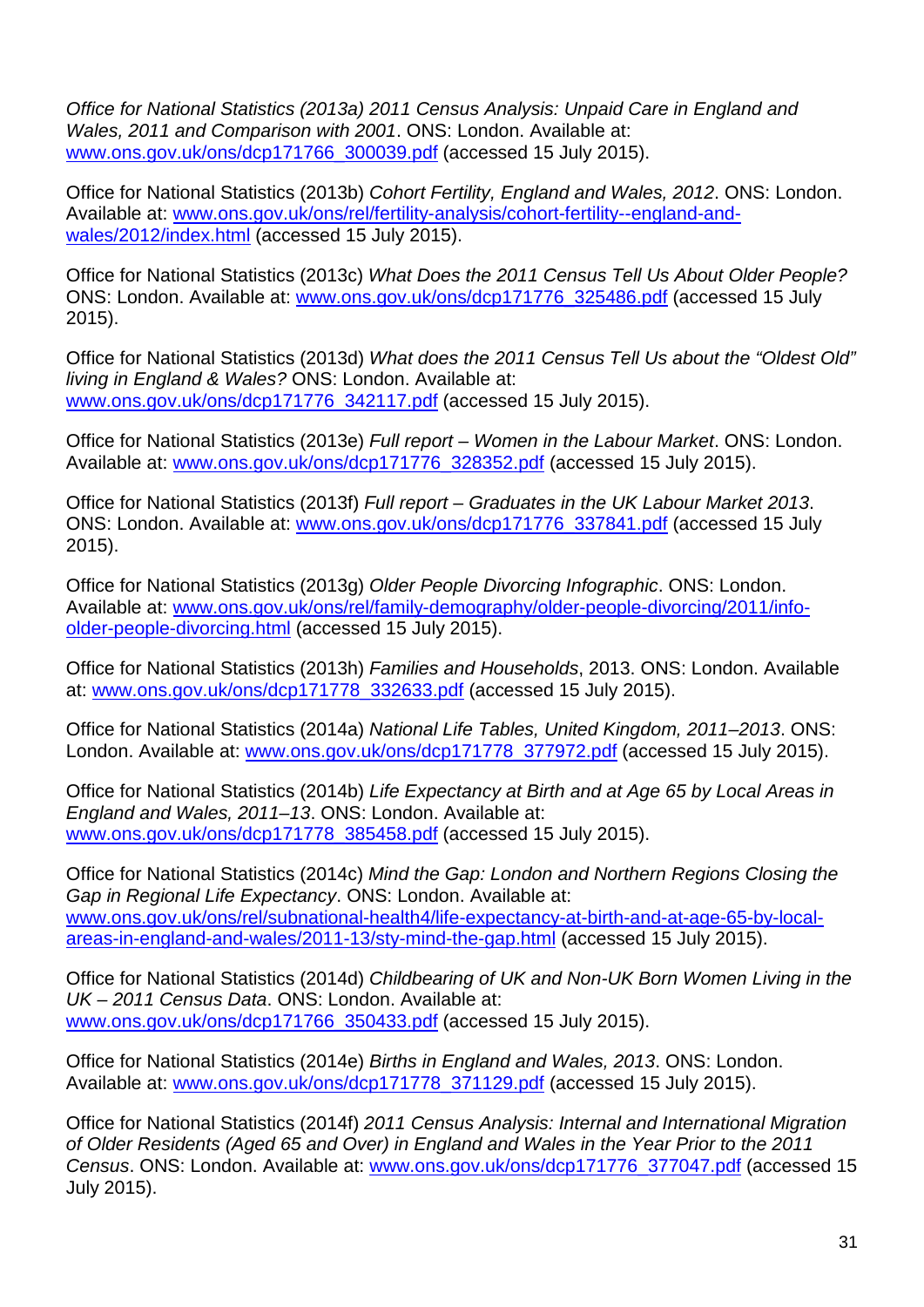Office for National Statistics (2014g) *Estimates of the Very Old (including Centenarians) for England and Wales, United Kingdom, 2002 to 2013*. ONS: London. Available at: [www.ons.gov.uk/ons/dcp171778\\_378107.pdf](http://www.ons.gov.uk/ons/dcp171778_378107.pdf) (accessed 15 July 2015).

Office for National Statistics (2014h) *House Price Index, October 2014*. ONS: London. Available at: [www.ons.gov.uk/ons/dcp171778\\_388533.pdf](http://www.ons.gov.uk/ons/dcp171778_388533.pdf) (accessed 15 July 2015).

Office for National Statistics (2014i) *Divorces in England and Wales 2012*. ONS: London. Available at: [www.ons.gov.uk/ons/dcp171778\\_351693.pdf](http://www.ons.gov.uk/ons/dcp171778_351693.pdf) (accessed 15 July 2015).

Office for National Statistics (2014j) *Childbearing for Women Born in Different Years, England and Wales, 2013*. ONS: London. Available at: [www.ons.gov.uk/ons/dcp171778\\_387280.pdf](http://www.ons.gov.uk/ons/dcp171778_387280.pdf) (accessed 15 July 2015).

Office for National Statistics (2015) *Migration Statistics Quarterly Report, February 2015*. ONS: London. Available at: [www.ons.gov.uk/ons/dcp171778\\_396645.pdf](http://www.ons.gov.uk/ons/dcp171778_396645.pdf) (accessed 15 July 2015).

Orloff, A. S. (2006) From maternalism to "employment for all". In Levy, J. D. (ed.) *The State after Statism.* Harvard University Press: Cambridge, MA, pp. 230–270.

Phillips, J. (2007) *Care.* Polity Press: Cambridge.

Phillipson, C. (2010) Globalisation, global ageing and intergenerational change. In Izuhara, M. (ed.) *Ageing and Intergenerational Relations.* Policy Press: Bristol, pp. 13–28.

Pickard, L., Wittenberg, R., Comas-Herrera, A., King, D. and Malley, J. (2007) *Care by spouses, care by children: Projections of informal care for older people in England by 2031*. Social Policy and Society 6(3), 353–366.

Ratcliffe, A. and Smith, S. (2006) *Fertility and Women's Education in the UK:* A Cohort Analysis. Working Paper No. 07/165. University of Bristol: Bristol. Available at: [www.bristol.ac.uk/media](http://www.bristol.ac.uk/media-library/sites/cmpo/migrated/documents/wp165.pdf)[library/sites/cmpo/migrated/documents/wp165.pdf](http://www.bristol.ac.uk/media-library/sites/cmpo/migrated/documents/wp165.pdf) (accessed 15 July 2015).

Roberto, K. A., Blieszner, R., McCann, B. R. and McPherson, M. C. (2011) *Family triad perceptions of mild cognitive impairment*. Journals of Gerontology 66B(6), 756–768.

Roland, K. P. and Chappell, N. L. (2015) *A typology of care-giving across neurodegenerative diseases presenting with dementia*. Ageing and Society, available on CJ02014. doi: 10.1017/S0144686X1400066X

Rubery, J. and Rafferty, A. (2013) *Women and recession revisited*. Work, Employment and Society 27(3), 414–432.

Salt, J. (2007) *International Migration and the United Kingdom: Report of the United Kingdom SOPEMI Correspondent to the OECD 2007*. Migration Research Unit, University College London: London.

Santini, S., Lamura, G. and Principi, A. (2011) *Carers@Work. Carers between Work and Care – Conflict or Chance? Results of Interviews with Working Carers in Italy*. INRCA: Ancona.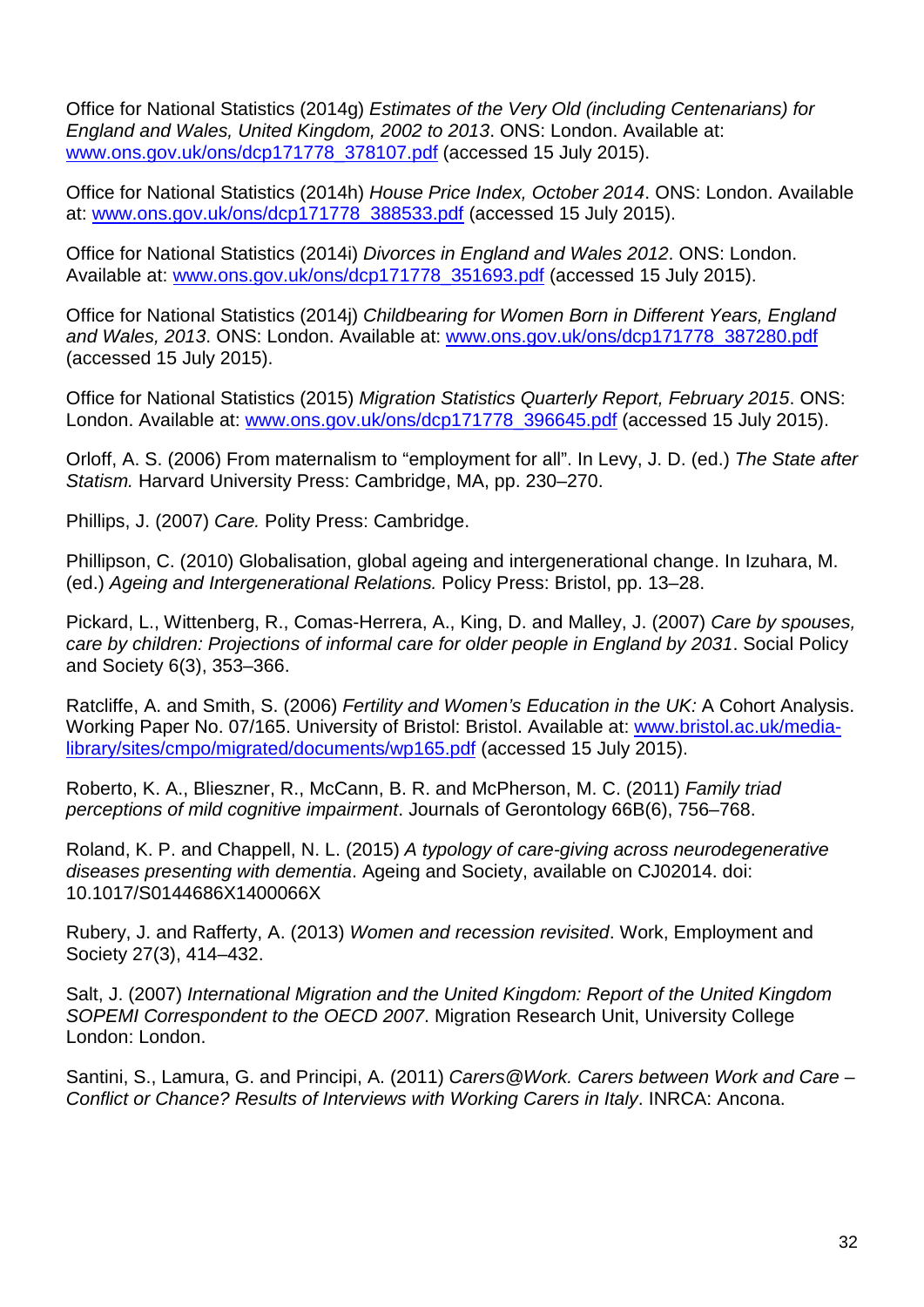Saraceno, C. and Keck, W. (2008) *The Institutional Framework of Intergenerational Family Obligations in Europe: A Conceptual and Methodological Overview*. WZB: Berlin. Available at: [www.multilinks-project.eu/wp-content/uploads/2009/04/Report\\_Saraceno\\_Keck\\_Nov081.pdf](http://www.multilinks-project.eu/wp-content/uploads/2009/04/Report_Saraceno_Keck_Nov081.pdf) (accessed 15 July 2015).

Schneider, H., Heinze, J. and Hering, D. (2011) *Betriebliche Folgekosten Mangelnder Vereinbarkeit von Beruf und Pflege [Company-based Follow-up Costs of Lacking Reconciliation of Employment and Eldercare]*. Steinbeis University: Berlin. Available at: [www.carersatwork.tu](http://www.carersatwork.tu-dortmund.de/download/Expertise_final.pdf)[dortmund.de/download/Expertise\\_final.pdf](http://www.carersatwork.tu-dortmund.de/download/Expertise_final.pdf) (accessed 15 July 2015).

Shutes, I. and Chiatti, C. (2012) *Migrant labour and the marketisation of care for older people: The employment of migrant care workers by families and service providers*. Journal of European Social Policy 22(4), 392–405.

Simon, C., Kumar, S. and Kendrick, T. (2009) *Cohort study of informal carers of first-time stroke survivors: Profile of health and social changes in the first year of caregiving*. Social Science and Medicine 69(3), 404–410.

Sin, C. H. (2006) *Expectations of support among white British and Asian-Indian older people in Britain*. Health and Social Care in the Community 14, 215–224.

Smith, C., Tomassini, C., Smallwood, S. and Hawkins, M. (2005) *The Changing Age Structure of the UK Population: Focus on People and Migration*. UK National Statistics: London.

Statistisches Bundesamt (Destatis) (2013) *Pflegestatistik 2011 [Long-Term Care Statistics 2011]*. Wiesbaden: Statistisches Bundesamt.

Tan, J. P., Buchanan, A., Flouri, E., Attar-Schwartz, S. and Griggs, J. (2010) *Filling the parenting gap? Grandparent involvement with UK adolescents*. Journal of Family Issues 31(7), 992–1015.

Tarrant, A. (2009) *Constructing a social geography of grandparenthood: A new focus for intergenerationality*. Area 42(2), 190–197.

Tarrant, A. (2012) Grandfathering: The construction of new identities and masculinities. In Arber, S. and Timonen, V. (eds) *Contemporary Grandparenting. Changing Family Relationships in Global Contexts*. Policy Press: Bristol, pp. 181–202.

Thompson, C. A., Spilsbury, K., Hall, J., Birks, Y., Barnes, C. and Adamson, J. (2007) *Systematic review of information and support interventions for caregivers of people with dementia*. BMC Geriatrics 7, 18, doi: 10.1186/1471-2318-7-18

Tomassini, C. (2005) *The demographic characteristics of the oldest old in the United Kingdom*. Population Trends 120, 15–22.

Wanless, D., Forder, J., Fernández, J.-L., Poole, T., Beesley, L., Henwood, M. and Moscone, F. (2006) *Securing Good Care for Older People: Taking a Long Term View*. The King's Fund: London.

Williams, C. (2011) *Marriage and mental health: When a spouse has Alzheimer's disease*. Archives of Psychiatric Nursing 25(3), 220–222.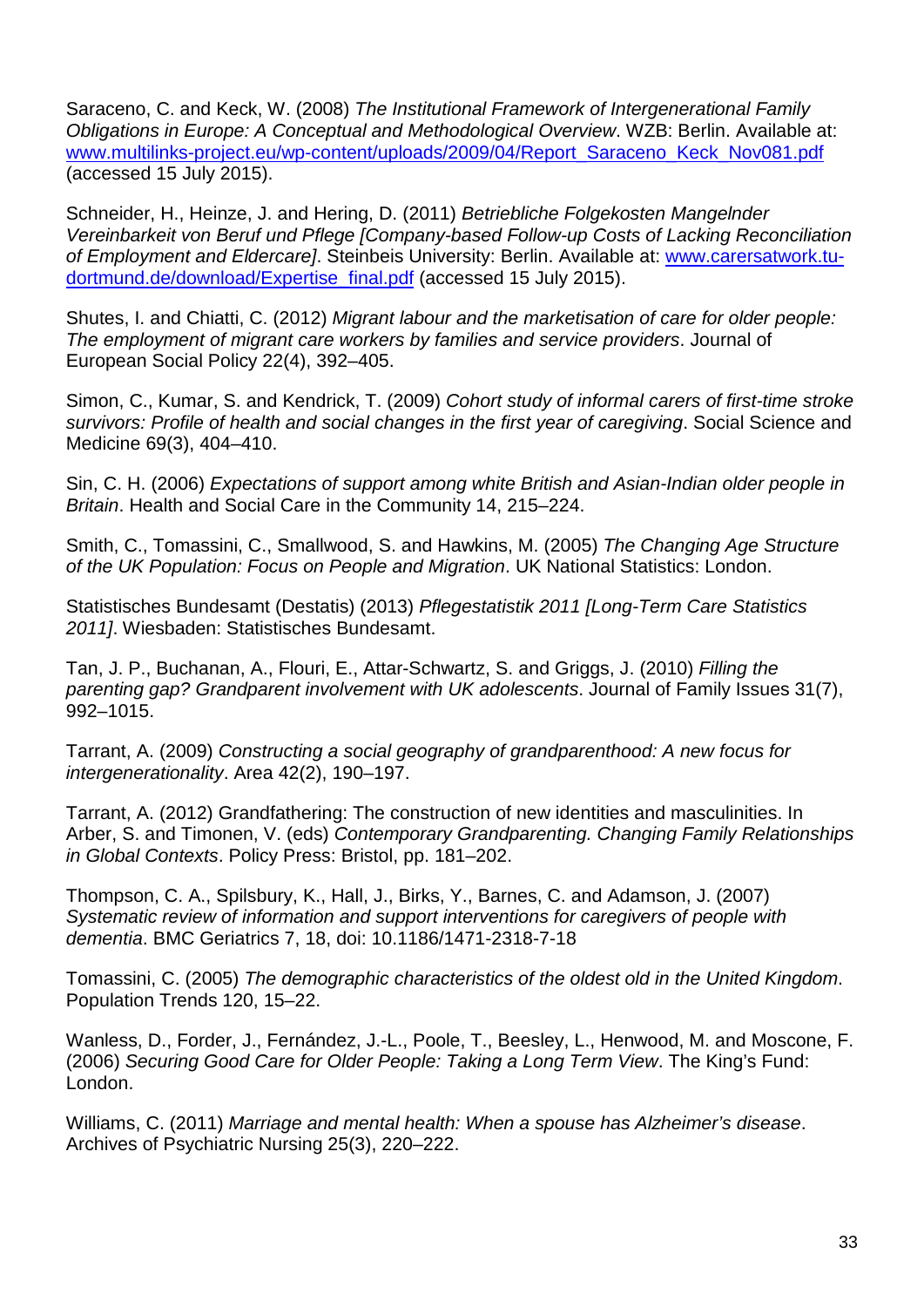Wittenberg, R., Pickard, L., Comas-Herrera, A., Davies, B. and Darton, R. (2001) *Demand for long-term care for older people in England to 2031*. Health Statistics Quarterly 12, 5–17.

Yeandle, S. (2014) *Frail Older People and their Networks of Support: How does Telecare Fit In?* AKTIVE Working Paper 2. CIRCLE (Centre for International Research on Care, Labour and Equalities), University of Leeds: Leeds. Available at: [www.aktive.org.uk/downloads/AKTIVE\\_Paper-2.pdf](http://www.aktive.org.uk/downloads/AKTIVE_Paper-2.pdf) (accessed 29 July 2015).

Yeandle, S., Bennett, C., Buckner, L., Fry, G. and Price, P. (2007) *Managing Caring and Employment*. Carers, Employment and Services Report Series, Report No. 2. Carers UK/University of Leeds: Leeds. Available at: [http://circle.leeds.ac.uk/files/2012/08/carers-uk](http://circle.leeds.ac.uk/files/2012/08/carers-uk-report-2.pdf)[report-2.pdf](http://circle.leeds.ac.uk/files/2012/08/carers-uk-report-2.pdf) (accessed 29 July 2015).

Young, H., Grundy, E. and Kalogirou, S. (2005) *Who Cares? Geographic Variation in Unpaid Caregiving in England and Wales: Evidence from the 2001 Census*. Population Trends 120, 23– 34.